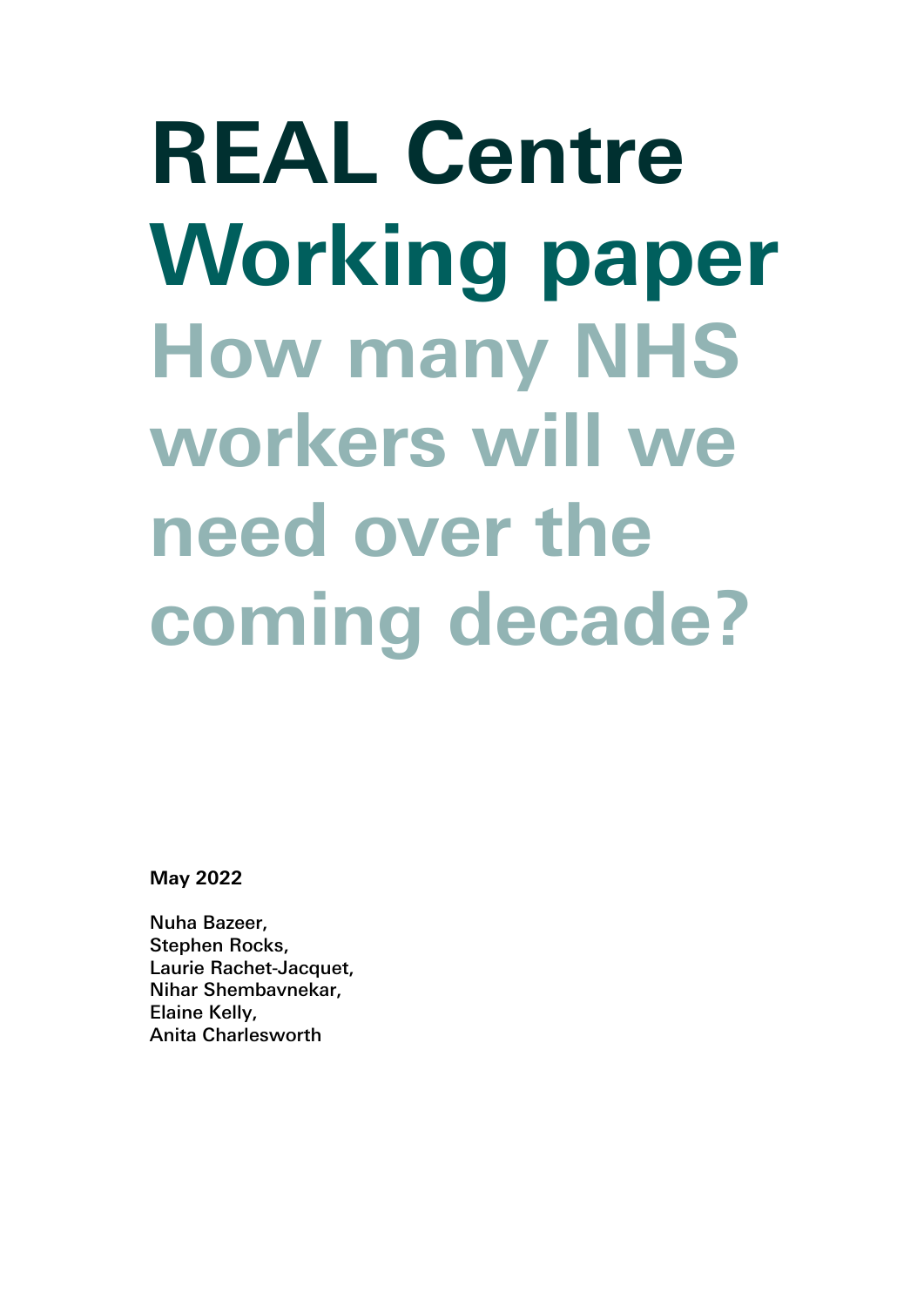## **About the REAL Centre**

The Health Foundation's REAL Centre (research and economic analysis for the long term) provides independent analysis and research to support better long-term decision making in health and social care.

Its aim is to help health and social care leaders and policymakers look beyond the short term to understand the implications of their funding and resourcing decisions over the next 10–15 years. The Centre will work in partnership with leading experts and academics to research and model the future demand for care, and the workforce and other resources needed to respond. The Centre supports the Health Foundation's aim to create a more sustainable health and care system that better meets people's needs now and in the future.

[www.health.org.uk/REAL](http://www.health.org.uk/REAL)

#### **Health Foundation working papers**

Health Foundation working papers are outputs from our funded and in-house research activity. The papers share findings from research and are subject to peer review prior to publication.

They are not published in the same form elsewhere, but the findings may be included in peer-reviewed journal articles. Content may also be subject to change following further research and analysis.

#### **Citation details:**

Bazeer N, Rocks S, Rachet-Jacquet L, Shembavnekar N, Kelly E, Charlesworth A. How many NHS workers will we need over the coming decade? The Health Foundation; 2022 [\(www.health.org.uk/publications/how-many-nhs-workers-will-we](http://www.health.org.uk/publications/how-many-nhs-workers-will-we-need-over-the-coming-decade)[need-over-the-coming-decade\)](http://www.health.org.uk/publications/how-many-nhs-workers-will-we-need-over-the-coming-decade).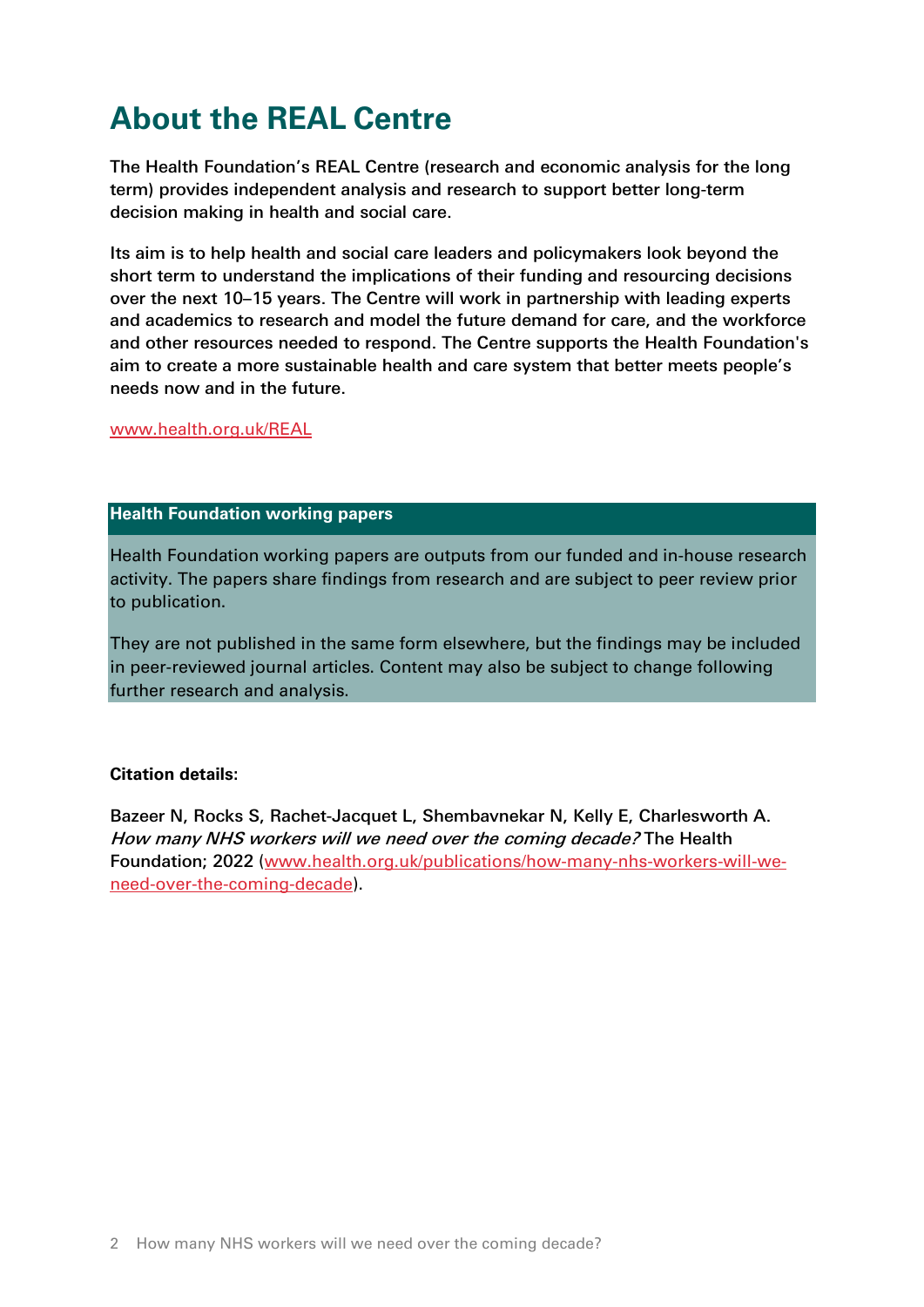# **Contents**

| $\mathbf{1}$   |                                                                |  |
|----------------|----------------------------------------------------------------|--|
| $\overline{2}$ |                                                                |  |
| 2.1            |                                                                |  |
| 2.2            |                                                                |  |
| $\mathbf{3}$   |                                                                |  |
| 3.1            |                                                                |  |
| 3.2            |                                                                |  |
| 3.3            | Workforce demand in the hospital and community health sector16 |  |
| 3.4            |                                                                |  |
| 4              |                                                                |  |
| 5              |                                                                |  |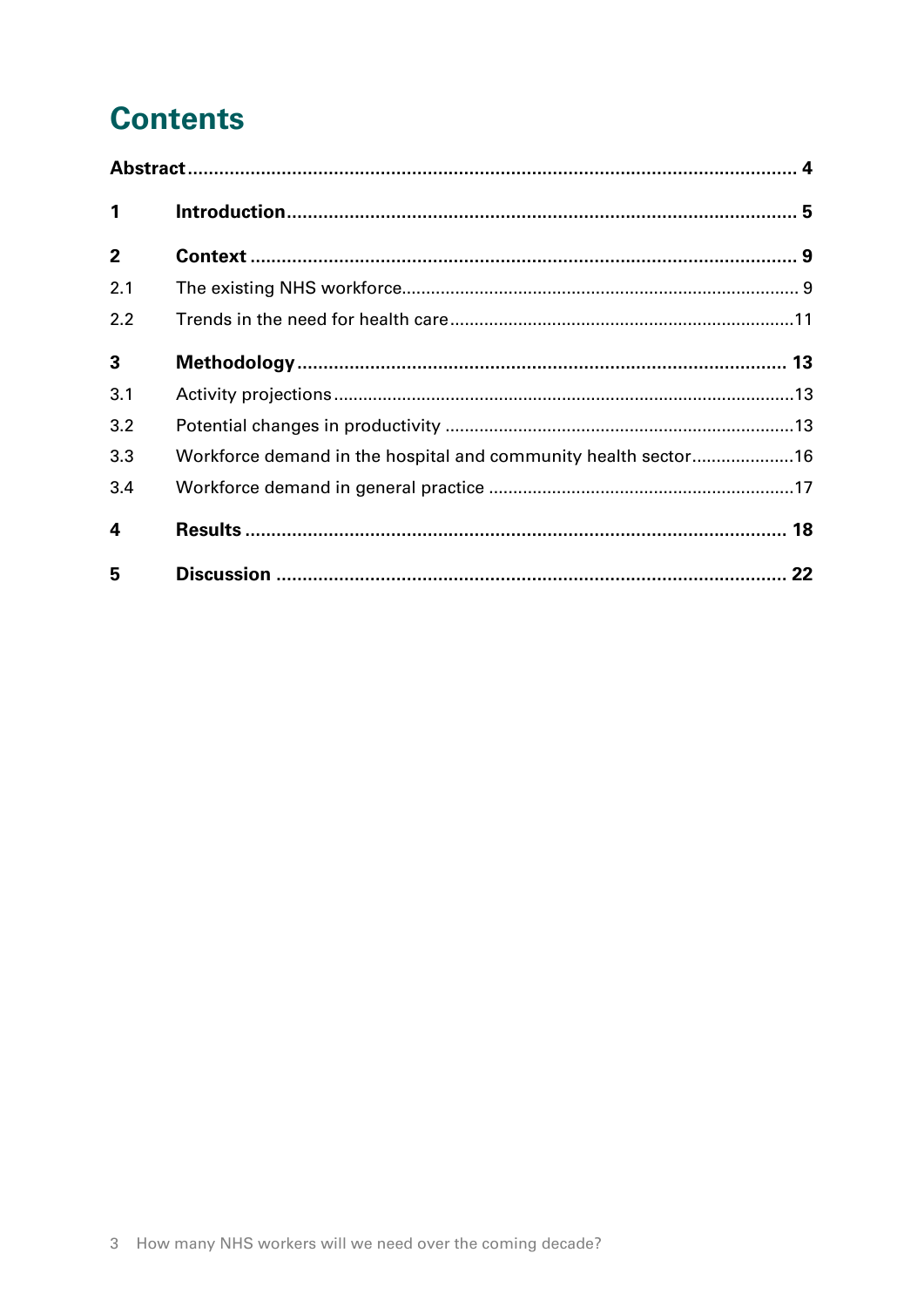## <span id="page-3-0"></span>**Abstract**

This paper examines how many full-time equivalent staff the NHS in England might need by 2030/31 to meet projected demand under alternative scenarios. These projections of workforce demand cover both the NHS hospital and community health service and general practice. The projected estimates are an update from our 2021 [funding projections report.](https://www.health.org.uk/publications/health-and-social-care-funding-projections-2021) We now account for potential improvements in the productivity of the acute hospital sector from reductions in the average length of stay and an increasing proportion of elective care delivered through day cases, while acknowledging that there are other variables that can influence productivity (such as changes in technology and workforce composition) which we are unable to account for.

Our central projection, in a scenario that assumes continued, but slower, reductions in the time spent in hospital, is that we would need around 314,000 more full-time equivalent NHS staff in 2030/31 relative to 2021/22 to deliver 2018/19 rates of care. This implies that to deliver 2018/19 rates of care, the demand for full-time equivalent NHS staff is projected to grow by around 22%, approximately 2.2% a year, between 2021/22 and 2030/31. This compares to historic average NHS workforce growth rates of around 3% a year between 2000/01 and 2010/11 and around 0.6% a year between 2010/11 and 2019/20. Our updated estimates suggest that even after assuming some productivity gains, workforce demand growth over the coming decade is likely to be substantial. Governments of the future will face tough choices about NHS funding, how to deliver health services, and to whom.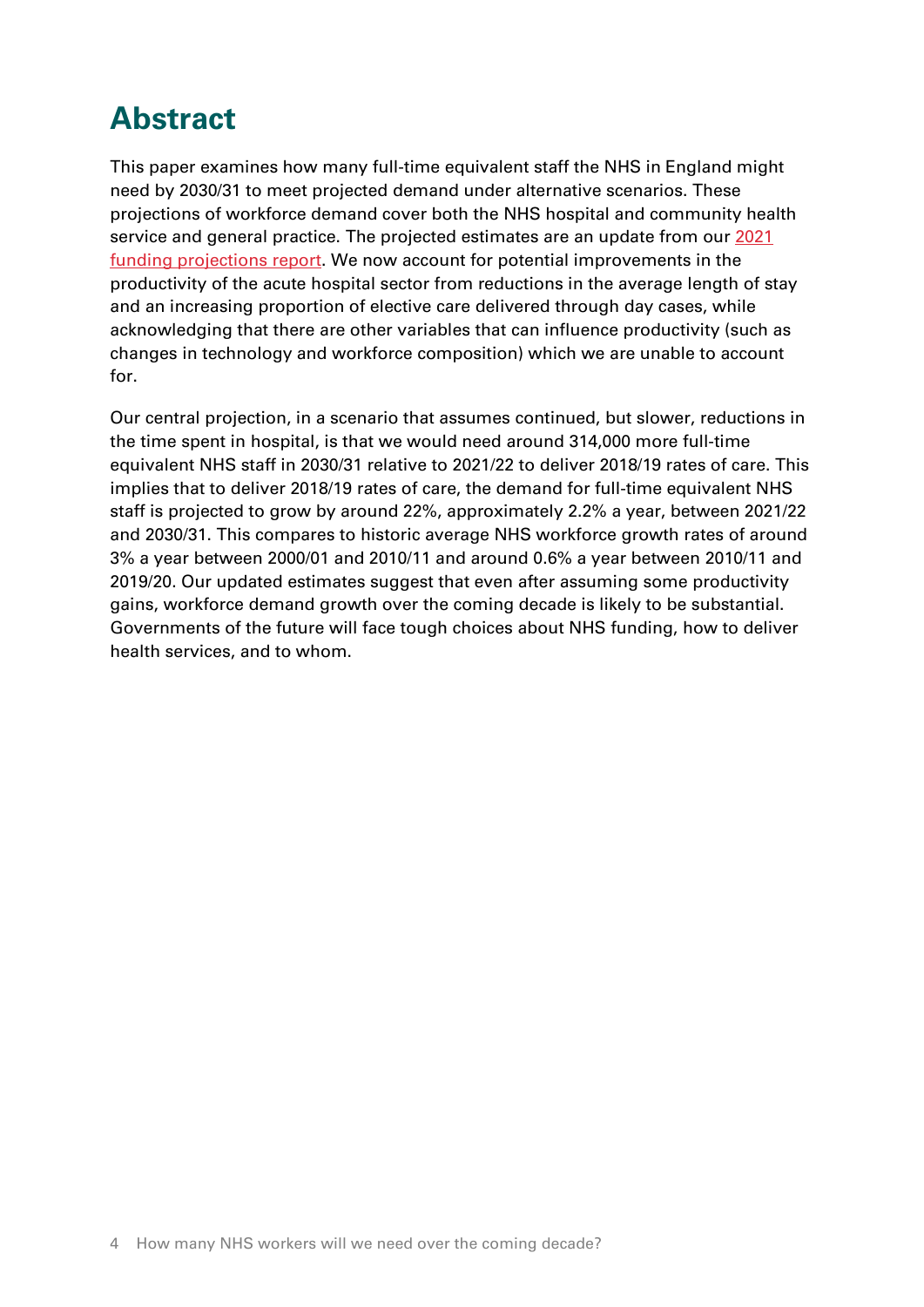# <span id="page-4-0"></span>**1 Introduction**

Even before the COVID-19 pandemic, workforce shortages were widely recognised as one of the biggest challenges facing the NHS in England. The pandemic has added to the pressures facing an already stretched workforce. Failing to address NHS workforce shortages risks undermining the recent government commitment to investment in health and care from the new NHS and Social Care Levy.

In the longer term, ensuring the NHS has the right people with the right skills is critical to both the quality and sustainability of health care provision. In a recent NHS Providers survey, most trust leaders (97–98%) reported that staff shortages were having a serious and detrimental impact on services and would hinder progress in tackling growing backlogs.<sup>[1](#page-22-0)</sup> In this working paper, we update our [2](#page-22-1)021 estimates<sup>2</sup> of the number of full-time equivalent staff that the NHS in England might need to 2030/31 to account for potential improvements in productivity in acute trusts. We present these updated workforce demand projections under alternative scenarios, covering both the NHS hospital and community health service and general practice.

The NHS faces increasing demand for health care from a growing and ageing population with more complex needs. Everything else unchanged, that points to increasing demand for NHS staff. The two major factors influencing the extent of that bigger demand are a) changes in population health and how this affects demand for health services and b) changes in service models and labour productivity, or what that demand means for workforce requirements.

Our 2021 projections report focused on the potential impact of ageing and population health on growth in health care demand. [3](#page-22-2) We found that to sustain the levels of access and quality delivered by the NHS before the pandemic to a growing and aging population, hospital admissions would need to increase by 2.4% a year between 2018/19 and 2030/31. If the way NHS hospitals provide care remains unchanged from the pattern of pre-pandemic provision, the number of staff needed in the NHS is projected to increase by around 466,000 between 2021/22 and 2030/31 over and above existing vacancies to maintain 2018/19 rates of care, an increase of roughly 32%. In the same period, the Office for National Statistics projects that the adult population in England will grow by around 6%, while the number of people aged 65 and older will increase by around 19%, which reflects an ageing population requiring increased health care. The projected growth of 32% in NHS workforce demand to maintain 2018/19 rates of care without changes in the pattern of pre-pandemic hospital care provision is above the long run trend rate of growth in the NHS workforce between 2000/01 and 2019/20, which raises concerns regarding the sustainability and quality of care delivery.

The ways that hospitals provide care are not, however, static. There are changes in technology and ways of working that can increase productivity. This means that the workforce requirements for a given level of activity can change over time. In this analysis we explore two key factors that could lead to improvements in productivity of hospital care that might affect labour demand: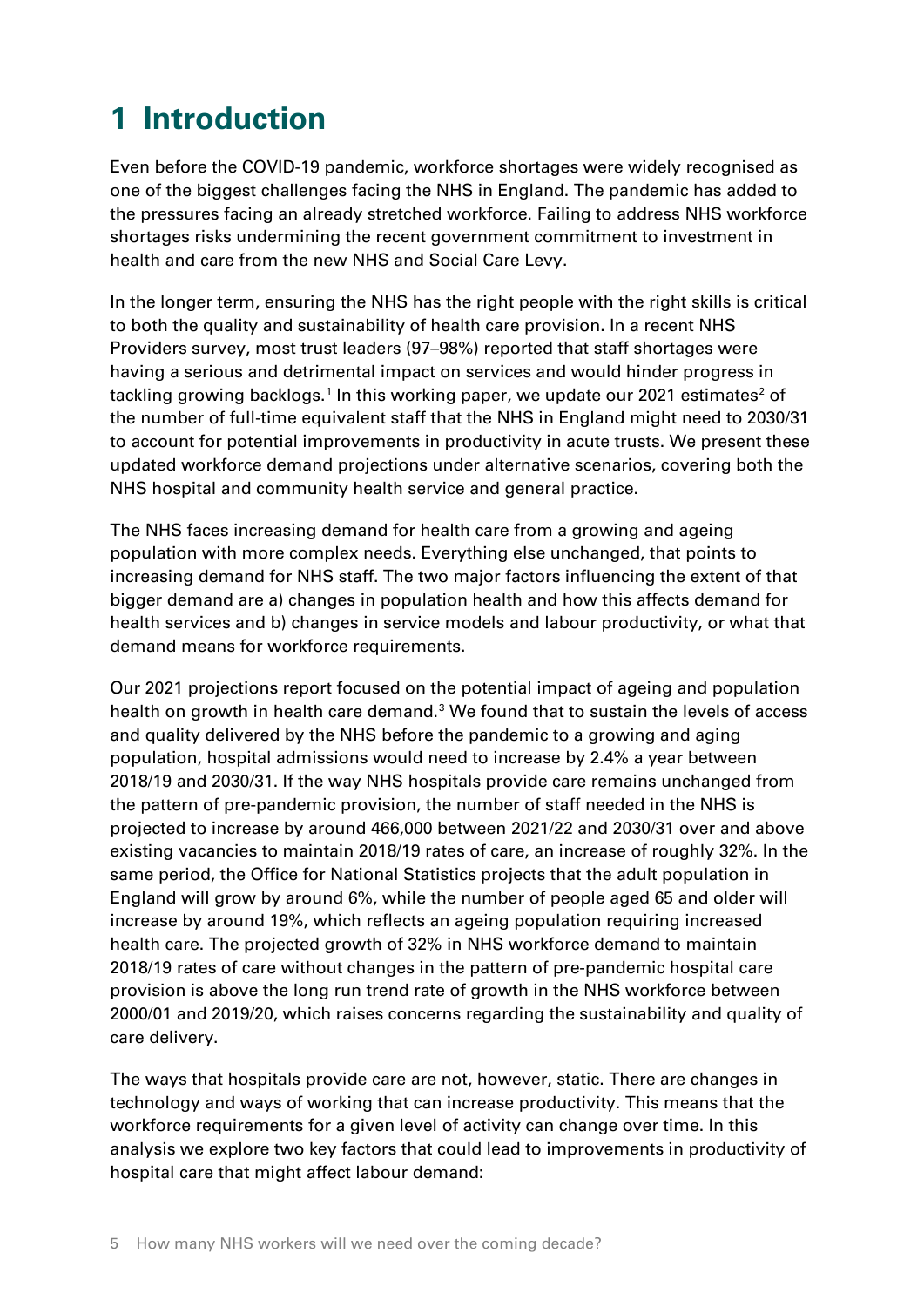- Whether people stay in hospital to receive planned care or are treated on the same day as a day case – the **day case rate**. Recent decades have seen substantial changes in the amount of planned care that is provided on a day case basis in the NHS acute hospital sector, without the need for a full overnight admission.
- For both emergency and planned care where patients need to stay in hospital, how long they stay – **average length of stay (ALOS).** For both emergency and planned care, when patients are admitted to hospital, the average duration of their stay in hospital has fallen from 5.7 days in 2008/09 to 4.5 days in 2018/19.

We analyse how far the numbers of staff that the NHS might need in the coming years to 2030/31 could be reduced based on different scenarios for further reductions in the length of hospital stays and increases in the amount of planned care provided on a day case basis. At least in theory, these variables are likely to have an impact on health service productivity – defined in simple terms as output produced per unit of staff input – and quality, as they lead to reductions in average staff time per patient in hospitals (Figure 1 provides a broad conceptual visualisation of these linkages). However, we do not claim to provide accurate estimates of their relative significance in driving changes in average staff time per patient, which ultimately feeds into hospital workforce demand. Our analysis also abstracts from other factors that could lead to changes in health service productivity and quality, including technological advances and changes in workforce composition. These other factors are fertile territory for future research.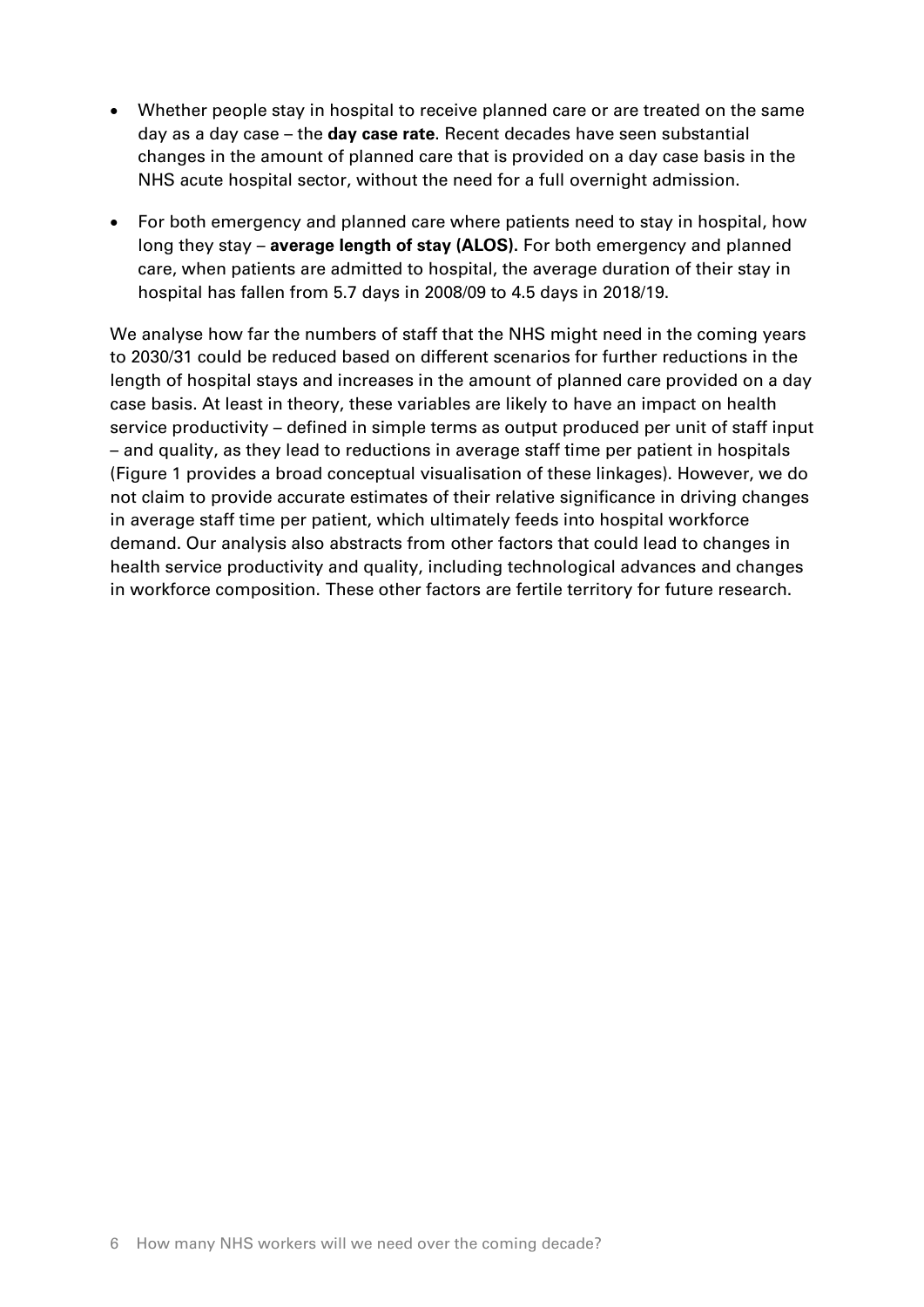### **Figure 1: Conceptual visualisation of how a reduction in the average staff time per patient in hospitals could affect projections of growth in NHS workforce demand**



We find that continued improvements in the average length of stay and in day case rates to 2030/31 could have a substantial impact on the number of additional staff that the NHS will need over the coming decade. To maintain 2018/19 rates of care, we project an increase in FTE NHS workforce demand of between 18% and 22% (roughly 262,000–314,000 FTE) between 2021/22 and 2030/31 depending on whether the average time spent in hospital falls quickly or relatively slowly (the latter being our 'central' demand projection). These improvements could reduce workforce demand by between a third and a half compared with continuing with pre-pandemic models of NHS health care delivery. This underlines the importance of accounting for changes in labour productivity for estimating future NHS workforce demand.

Delivering lower average length of stay and higher day case rates without affecting quality and safety will be challenging. OECD data suggest that the UK already has a lower length of stay and a higher day case rate compared with other countries. Further improvements will call for well-integrated care provision, as those in hospital are increasingly frail and have multiple health conditions. Further reductions in the average length of hospital stay are also likely to require additional capacity in community care, adult social care and general practice, so that projected declines in hospital sector workforce demand could mask longer term increases in the number of staff needed in those areas. This points to a need for comprehensive systemic change rather than simply a focus on hospital processes and flows.

Even with improved average length of stay and day case rates, our projections highlight the scale of the NHS workforce growth challenge over the coming decade. In the scenario of slower falls in time in hospital, projected workforce demand grows at around 2.2% a year to 2030/31, more than three times the observed average annual growth rate of 0.6% in the FTE NHS workforce between September 2010 and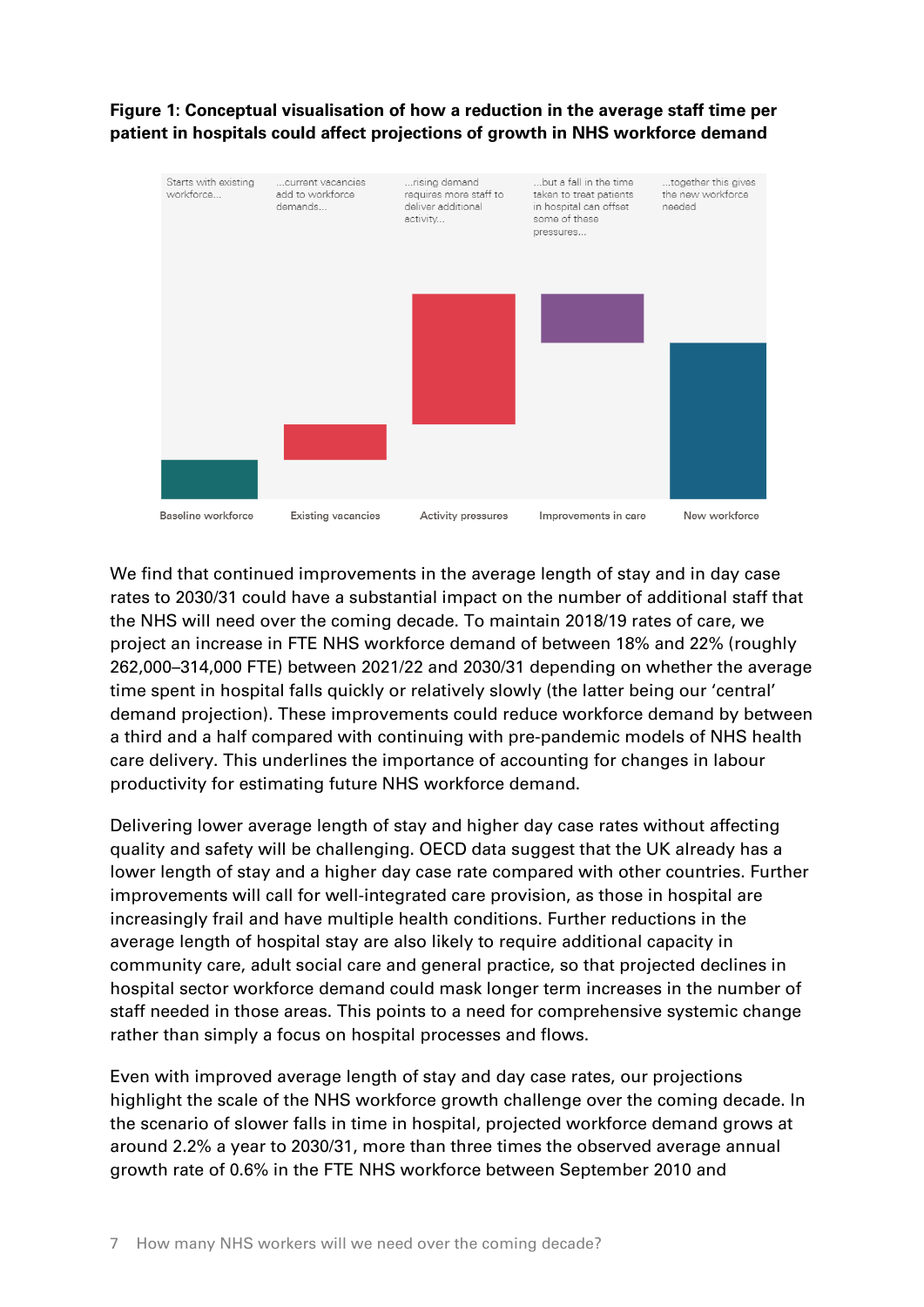September 2019. Even if we assume more rapid falls in time in hospital, projected NHS workforce demand growth to 2030/31 amounts to around 1.9% a year, still three times the rate of growth over the last decade. The REAL Centre acknowledges that these projections are work in progress. We will refine and update them in future iterations.

To provide context, chapter 2 of this working paper summarises key NHS workforce statistics and recent trends in health care activity growth. Chapter 3 sets out our methodology for estimating future workforce demand growth. Chapter 4 presents our updated projections of workforce demand and chapter 5 concludes.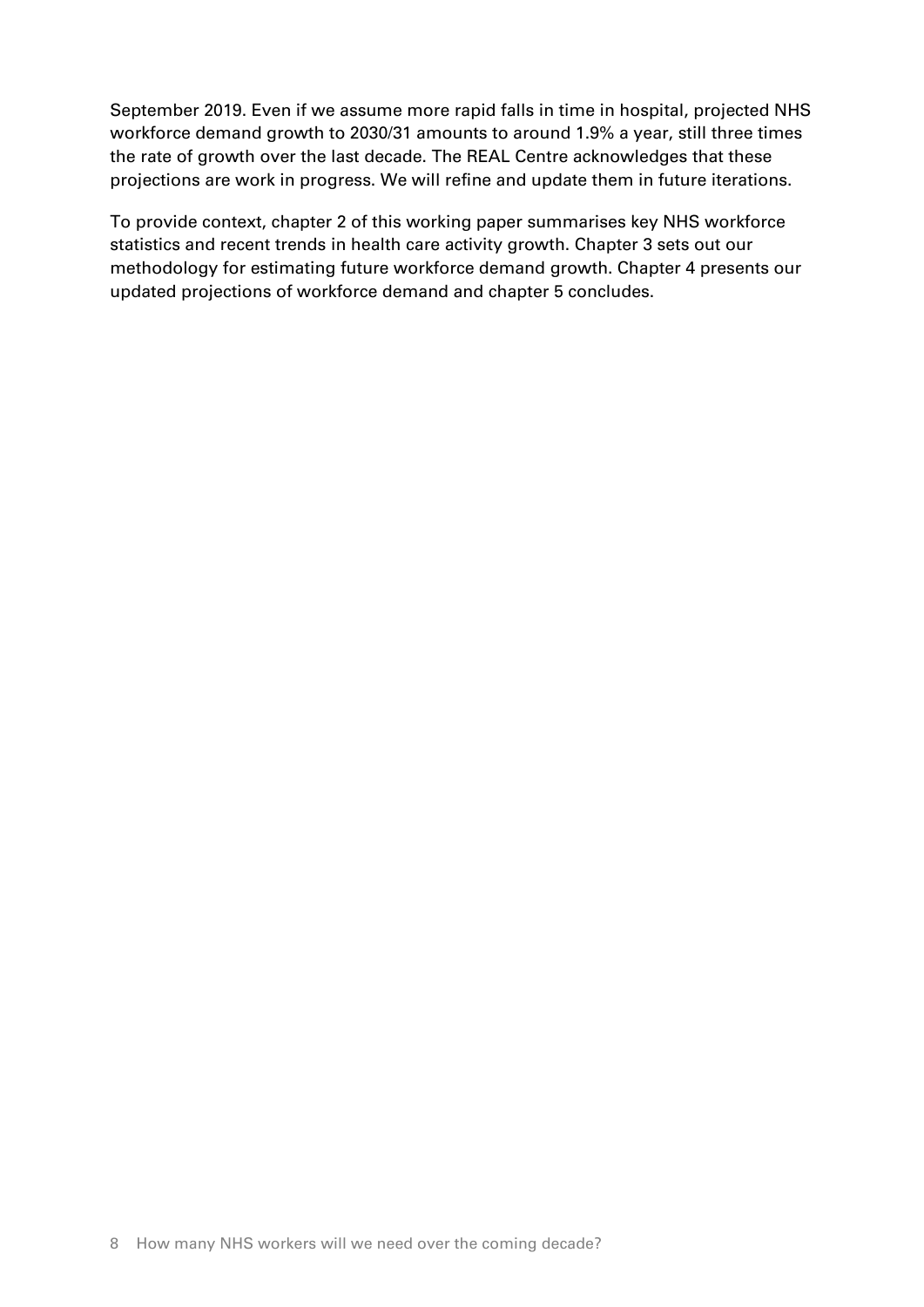## <span id="page-8-0"></span>**2 Context**

### <span id="page-8-1"></span>**2.1 The existing NHS workforce**

At the end of 2021, almost 1.6 million people were directly employed in NHS hospitals, mental health and community Trusts (HCHS) and within general practice in England, equating to around 1.35 million full-time equivalent (FTE) staff. This is around 5% of the total workforce in England.

Over recent decades, the number of people working in the NHS has increased. In 2000, just under 900,000 FTE staff (around 1.1 million people) worked in the NHS (HCHS and general practice). Over the last 2 decades, the workforce has increased by a half (just over 450,000 FTE were added between 2000 and 2021). Meanwhile, the population has grown by just 15% (2000-2020), although there has been a larger (34%) rise in the population aged 65 and over. Figure 2 shows the variations in the annual average rate of NHS FTE workforce growth in England (including both the NHS HCHS and general practice staff) between 2000 and 2021 for full-time equivalents.



**Figure 2: Growth in the NHS workforce in England (including both the NHS HCHS and general practice staff), 2000–2021, full-time equivalents**

**Note:** The 2000–2010 data were compiled by the Health and Social Care Information Centre [\(http://data.parliament.uk/DepositedPapers/Files/DEP2011-0900/DEP2011-0900.pdf\)](http://data.parliament.uk/DepositedPapers/Files/DEP2011-0900/DEP2011-0900.pdf) and the 2010–2021 data were derived from NHS Digital's publication of NHS workforce statistics [\(https://digital.nhs.uk/data-and](https://digital.nhs.uk/data-and-information/publications/statistical/nhs-workforce-statistics)[information/publications/statistical/nhs-workforce-statistics\)](https://digital.nhs.uk/data-and-information/publications/statistical/nhs-workforce-statistics) and general practice workforce statistics [\(https://digital.nhs.uk/data-and-information/publications/statistical/general-and-personal-medical-services\)](https://digital.nhs.uk/data-and-information/publications/statistical/general-and-personal-medical-services). There is a break in the annual time series between 2014 and 2016 as NHS Digital general practice workforce data from September 2015 onwards are not comparable to older data series for the general practice workforce.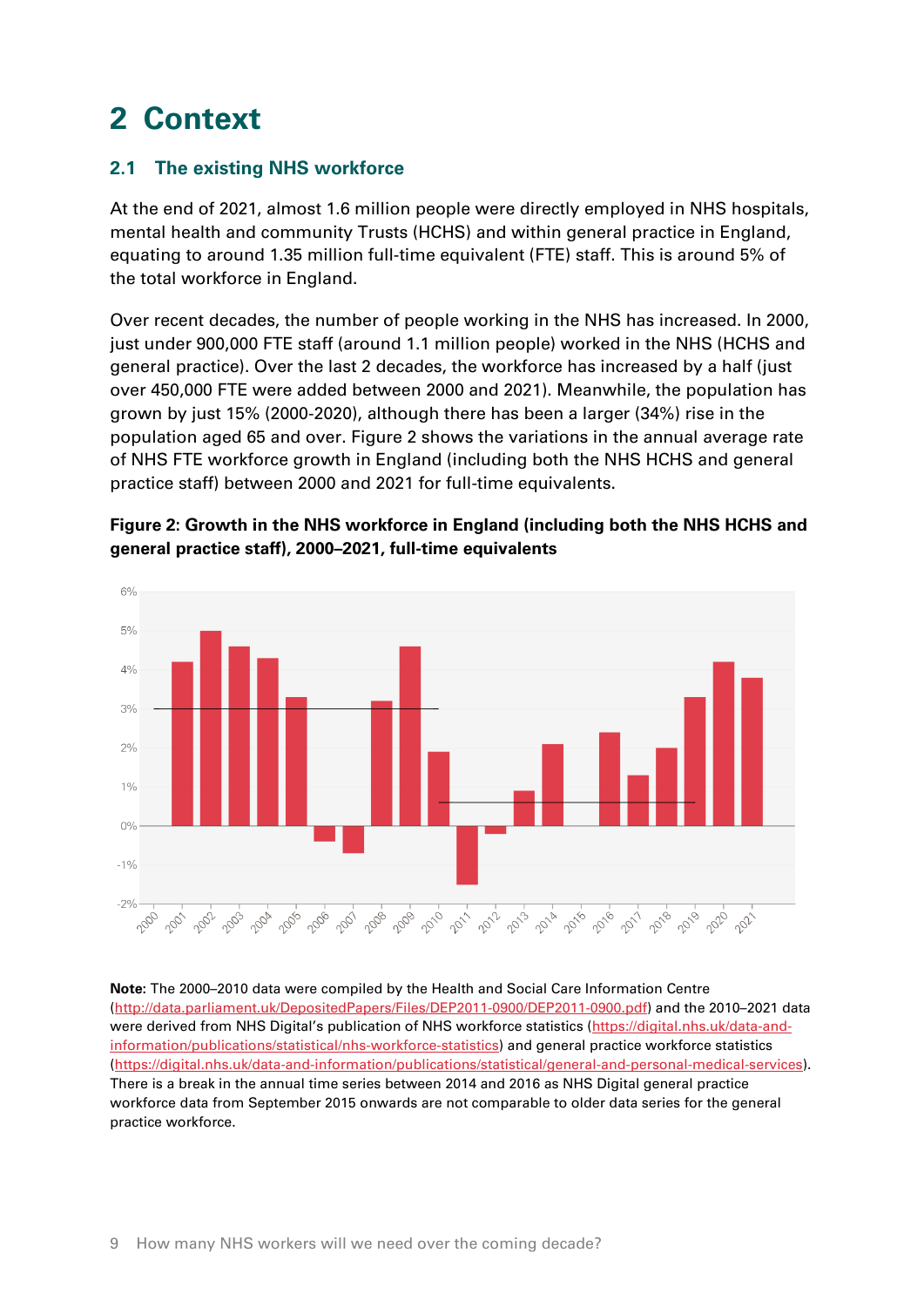Over the last 2 years the growth in the NHS FTE workforce has increased, with around an additional 100,000 FTE staff employed in December 2021 compared with December 2019 – an annual average increase of around 4%. But, COVID-19 has contributed to increased staff sickness absences, workload pressures and feelings of burnout. In the quarter to December 2021, despite workforce growth, vacancy rates across the HCHS were back to pre-pandemic highs of more than 110,000 FTE.

National data on staff vacancy rates in general practice are not available. One way to estimate staff shortages in general practice is to consider whether growth in staff numbers has kept pace with growth in the patient base. NHS Digital data suggest that between December 2017 and December 2021, the number of fully qualified, permanently employed GPs (this excludes GPs in training and locum GPs) for every 100,000 patients in England fell from 47 to 44, while the number of general practice nurses per 100,000 patients was almost flat at 27. This is before we adjust for age and other measures of need: [previous Health Foundation research](https://www.health.org.uk/publications/reports/level-or-not) has shown that when we adjust for need, there are fewer GPs and more practice nurses per head of the population in more deprived areas compared with less deprived areas.[4](#page-22-3) Current policies on general practice [risk widening](https://www.health.org.uk/publications/reports/tackling-the-inverse-care-law) existing inequities.<sup>[5](#page-22-4)</sup>

Overall, [OECD data](https://stats.oecd.org/) show that in 2019, the UK employed 60 people per 1,000 population in the 'human health and social work activities' sector, above the average of 50 for the 38 OECD countries where data were available.<sup>[6](#page-22-5)</sup> However, skill mix in the UK is different, with the UK being below the OECD average for the number of practising doctors and nurses per head of population.<sup>[7](#page-22-6)</sup> Figure 3 shows the number of practising physicians and nurses per 1,000 population in OECD countries for 2019 (or latest available year).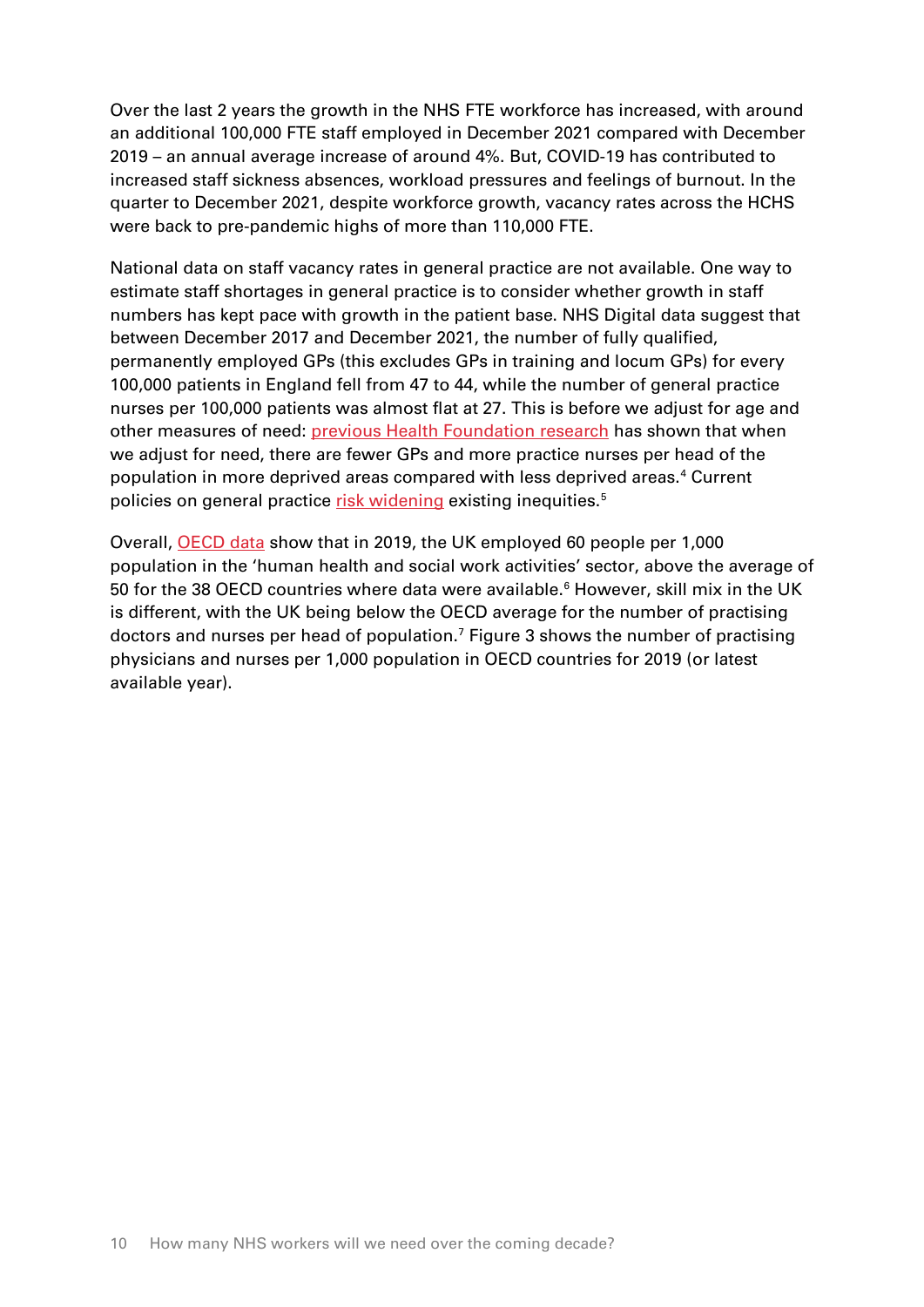

### **Figure 3: Practising physicians and nurses per 1,000 population in OECD countries for 2019 (or latest available year)**

**Source:** OECD Statistics 2021 – Health Care Resources [\(https://stats.oecd.org/\)](https://stats.oecd.org/)

#### <span id="page-10-0"></span>**2.2 Trends in the need for health care**

The potential future need for staff is significantly shaped by likely trends in the need for care. Between 2009/10 and 2018/19, the number of hospital episodes, corresponding to the care of a consultant, increased by 24%, similar to the growth in acute care staff numbers (26% over the same period). As a result, the number of hospital episodes per staff remained largely stable. Despite a fast-rising volume of hospital episodes, the number of bed days – another measure of hospital activity – decreased during this period because of a falling average length of stay.

Our analysis presents a mixed picture in projected demand across service areas over the next decade if 2018/19 rates of care are to be maintained, with non-elective care projected to grow the most (2.6% a year), compared with negligible projected changes in activity within secondary mental health (0.7%).[\\*](#page-10-1) Unlike the negative growth recorded in the previous decade for social care and community care, the decade to 2030/31 is projected to register growth of around 2% in these service areas. Box 1 summarises some emerging evidence on how the pandemic has affected health care demand.

<span id="page-10-1"></span><sup>\*</sup> As data sources and calculations differ considerably across service areas, we have not included an 'overall' NHS activity trend or projection in this analysis.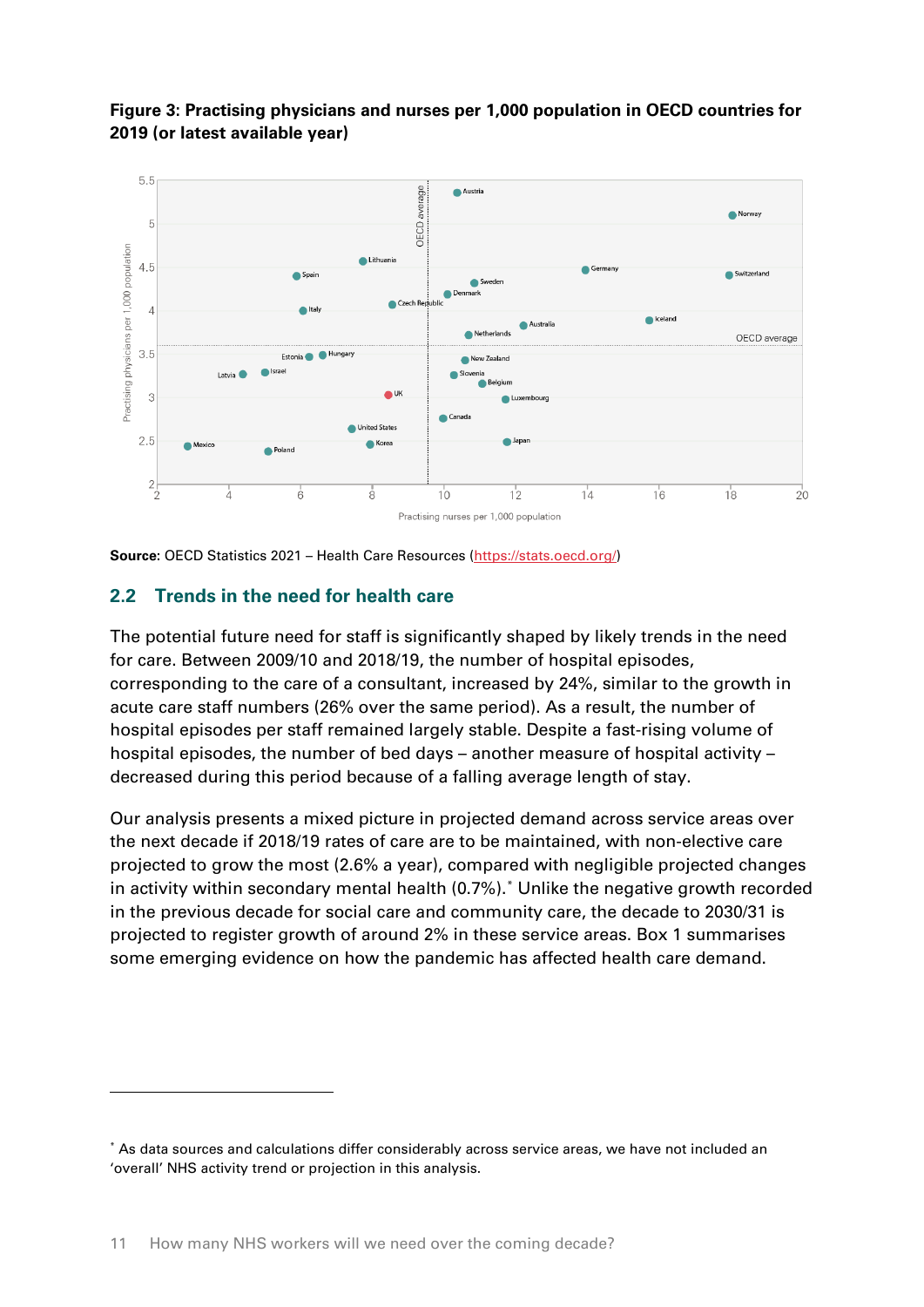#### **Box 1: A summary of emerging evidence on changing trends in health care demand since the COVID-19 pandemic struck**

Recent data on levels of health care demand, such as the number of appointments or referrals, patients on a waiting list, and completion of care pathways, suggest an overall increase when compared with pre-pandemic demand levels. Within general practice, appointment bookings reached [a record high](https://www.bma.org.uk/advice-and-support/nhs-delivery-and-workforce/pressures/pressures-in-general-practice-data-analysis) over the winter of 2021. The total number of appointments in England [was 10%](https://www.gponline.com/gp-appointments-data-reveal-exponential-rise-demand-pandemic/article/1737508) higher between September and November 2021 compared with the same period in 2019. Though remote care delivery through the pandemic might have [improved access for some,](http://www.healthwatch.co.uk/blog/2020-07-27/doctor-will-zoom-you-now) there were also concerns over [poorer access for others](https://www.nuffieldtrust.org.uk/news-item/digital-and-remote-primary-care-the-inverse-care-law-with-a-21st-century-twist) – such as those from deprived areas, on low incomes, older people, disabled people, and those whose first language is not English. This prompted the NHS E&I plan for [improving access to GP appointments](https://www.england.nhs.uk/coronavirus/wp-content/uploads/sites/52/2021/10/BW999-our-plan-for-improving-access-and-supporting-general-practice-oct-21.pdf) through a new £250m Winter Access Fund. Despite being omitted from the GP access plan, [recent data on workforce pressures](https://www.bma.org.uk/advice-and-support/nhs-delivery-and-workforce/pressures/pressures-in-general-practice-data-analysis) within general practice suggest a worsening picture: between March 2020 and January 2022, the number of patients per practice grew by 6%, while the number of fully qualified FTE GPs per 1,000 patients fell by 2%. Amid such increases in GP demand and workforce pressures, difficulty in obtaining a GP appointment may have also contributed [increased hospital pressure,](http://president.rcem.ac.uk/index.php/2021/08/06/whats-behind-the-increase-in-demand-in-emergency-departments/) with [8% of patients reporting](https://gp-patient.co.uk/practices-search) they attended an emergency department if they were unable to book a GP appointment.

Prior to the pandemic, 4.4 million patients were on the waiting list for treatment following referral in February 2020. Pandemic-related disruption to health care access and provision has since led the waiting list to grow to [record levels:](https://www.bma.org.uk/advice-and-support/nhs-delivery-and-workforce/pressures/nhs-backlog-data-analysis) more than 6 million people in January 2022. Of these, more than 311,000 people have been waiting longer than 12 months for treatment, [190 times more](https://www.bma.org.uk/advice-and-support/nhs-delivery-and-workforce/pressures/nhs-backlog-data-analysis) (1,613) than recorded pre-pandemic in January 2020. The elective care backlog has also grown due to the impact on elective care pathway completion, with 6 [million fewer](https://www.health.org.uk/news-and-comment/charts-and-infographics/elective-care-how-has-covid-19-affected-the-waiting-list) completed treatments between January 2020 and July 2021 than would have been expected before the pandemic.

However, not all of the elective care backlog is visible: between January 2020 and July 2021, [7.5 million fewer](https://www.health.org.uk/news-and-comment/charts-and-infographics/elective-care-how-has-covid-19-affected-the-waiting-list) referrals were referred into consultant-led elective care compared with pre-pandemic expectations, adding to the growing worry of high levels of unmet need among the wider population. Estimates of thes[e 'missing'](https://www.england.nhs.uk/coronavirus/wp-content/uploads/sites/52/2022/02/C1466-delivery-plan-for-tackling-the-covid-19-backlog-of-elective-care.pdf)  [patients](https://www.england.nhs.uk/coronavirus/wp-content/uploads/sites/52/2022/02/C1466-delivery-plan-for-tackling-the-covid-19-backlog-of-elective-care.pdf) – those who might otherwise have come forward for elective treatment but did not – were estimated to be more than 10 million as of February 2022, and are likely t[o add to existing waiting lists](https://www.health.org.uk/news-and-comment/news/almost-17bn-needed-to-clear-backlog-and-treat-expected-rise-in-patients) should they present to the NHS needing care.

Increased demand for health care following the pandemic has also appeared in other areas of the health care system, with a greater demand for mental health services, particularly among the younger population. Between [April and September 2021,](https://www.nuffieldtrust.org.uk/news-item/the-pandemic-has-driven-unprecedented-surge-in-demand-for-mental-health-services-for-children-and-young-people) there was an 81% increase in the number of referrals and a 59% increase in urgent or emergency crisis care referrals for children and young people (CYP) than in the same period of 2019. There is also evidence of growing mental health need among the [younger population](https://www.nhsconfed.org/publications/reaching-tipping-point) aged between 6 and 16 than in pre-pandemic times, with the rate of having a probable mental health condition increasing from one in nine in 2017 to one in six in 2020.

Mental health, learning disability and autism services were accessed by 2.8 million people in 2020/21, accounting for 5% of the population. Though the number of people accessing these services may have been 2.7% lower than the previous year due to limited access during the pandemic, there is growing evidence of mental health demand increasing in the years following the pandemic. Analysis carried out by the Strategy Unit [estimates](https://www.strategyunitwm.nhs.uk/mental-health-surge-model) an 11% increase in the number of referrals to mental health services each year until 2023, accounting for an increased additional cost of £1bn each year.

As demand for mental health services following the pandemic increases, so too will the demand for qualified mental health professionals. Despite the number of people accessing services increasing by almost 40% between 2016 and 2021, growth in the workforce has not kept pace, with many commitments set out within key policy documents on the mental health workforce [not on track to be met.](https://www.bma.org.uk/advice-and-support/nhs-delivery-and-workforce/workforce/mental-health-workforce-report)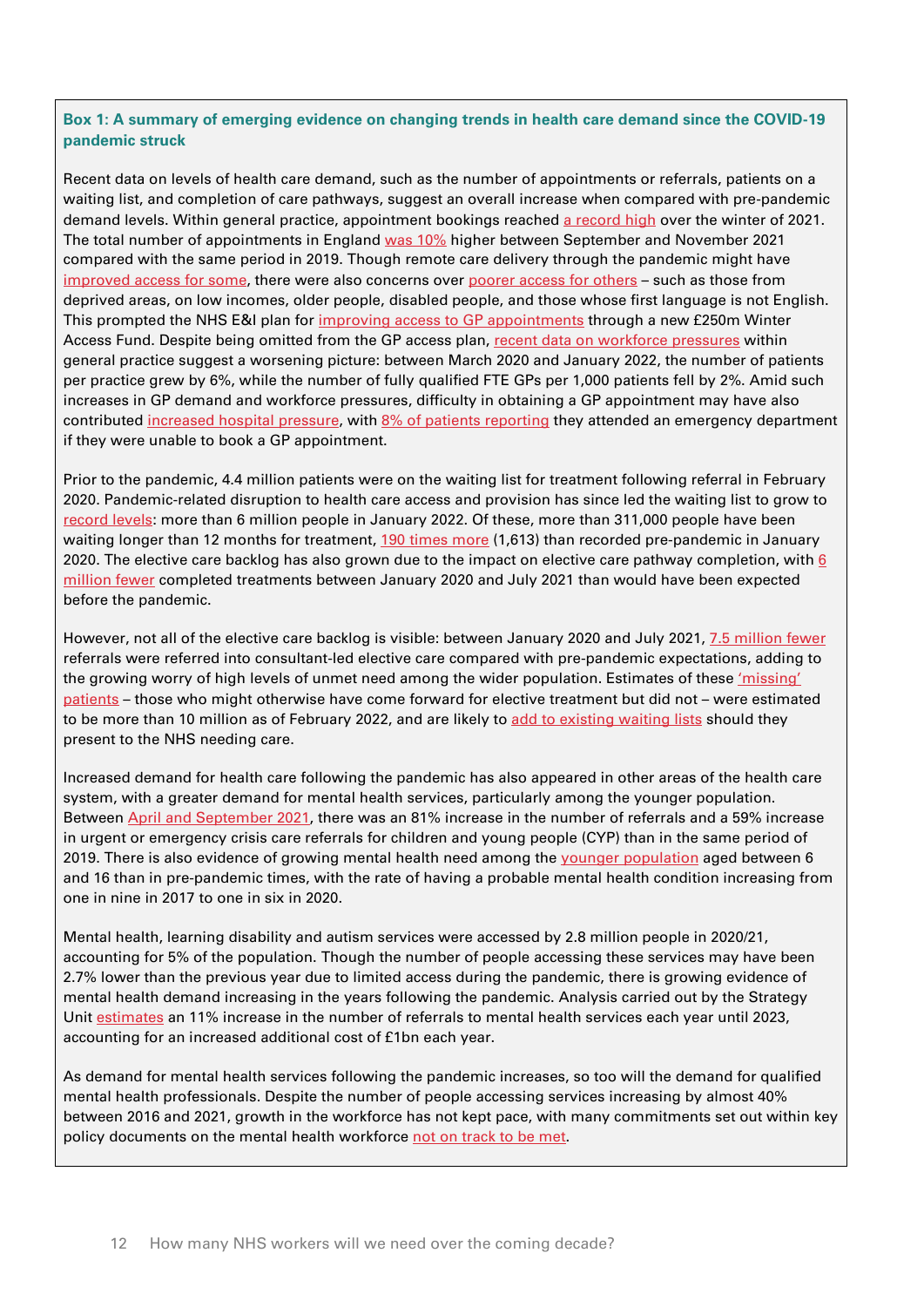## <span id="page-12-0"></span>**3 Methodology**

The REAL Centre projects the health care activity needed to keep up with future demand pressures. To do this, we look at a range of factors, including demographics (population size and age structure), morbidity and mortality (patterns of disease) and policy goals (eg waiting times targets), that drive health care use.

### <span id="page-12-1"></span>**3.1 Activity projections**

All else being equal, a bigger population means higher demand for health care. Moreover, since health care use increases with age, population ageing leads to increasing demand for care. However, population change alone does not explain all or even most of the growth in health care use over time. Many studies (see for instance <u>[De Meijer et al 2011](https://pubmed.ncbi.nlm.nih.gov/21295364/)</u><sup>[8](#page-22-7)</sup> and <u>Howdon and Rice 2018</u><sup>[9](#page-22-8)</sup>) find instead that morbidity (diagnosed illness or disease prevalence) and proximity to mortality (death) – which are both associated with ageing – are more important.

To account for these demographic factors, we calculate a baseline rate of health care use by age, gender and, where available, morbidity and mortality for different service areas[\\*](#page-12-3) and project activity forward through to 2030/31 using population projections and trends in diagnosed diseases.

But the existing rate of activity may not deliver a desired level of performance, meanwhile shocks to the health care system may bring about new needs. To include this, we add estimates of the additional activity needed to meet policy goals such as delivering the NHS long term plan (which includes additional investment in primary care and community care) and meeting waiting times targets such as for elective care. On COVID-19, we include the activity required to meet unexpected demand arising from service disruption during the pandemic, but we do not, at this point, model additional activity from the disease itself as it is too early to gauge the level of ongoing additional demand pressure.

Based on both the underlying pressures (population change, mortality and morbidity) and additional pressures (policy goals), we project the level of activity required to meet demand for different services through to 2030/31. For more detail on our approach to activity projections, see our <u>funding projections report</u>. <sup>[10](#page-22-9)</sup>

### <span id="page-12-2"></span>**3.2 Potential changes in productivity**

Our NHS workforce projections are based on the activity that would be needed to maintain 2018/19 rates of care. For most services, we assume that the demand for staff

<span id="page-12-3"></span><sup>\*</sup> We use NHS Digital data on the number of FTE HCHS staff in post and FTE HCHS staff vacancies to estimate workforce demand in September in each financial year (eg September 2018 for 2018/19). While vacancies do not always point to staffing shortages in NHS trusts (they may also, for instance, signal service expansion), they are arguably one consistent measure of unmet NHS demand over time.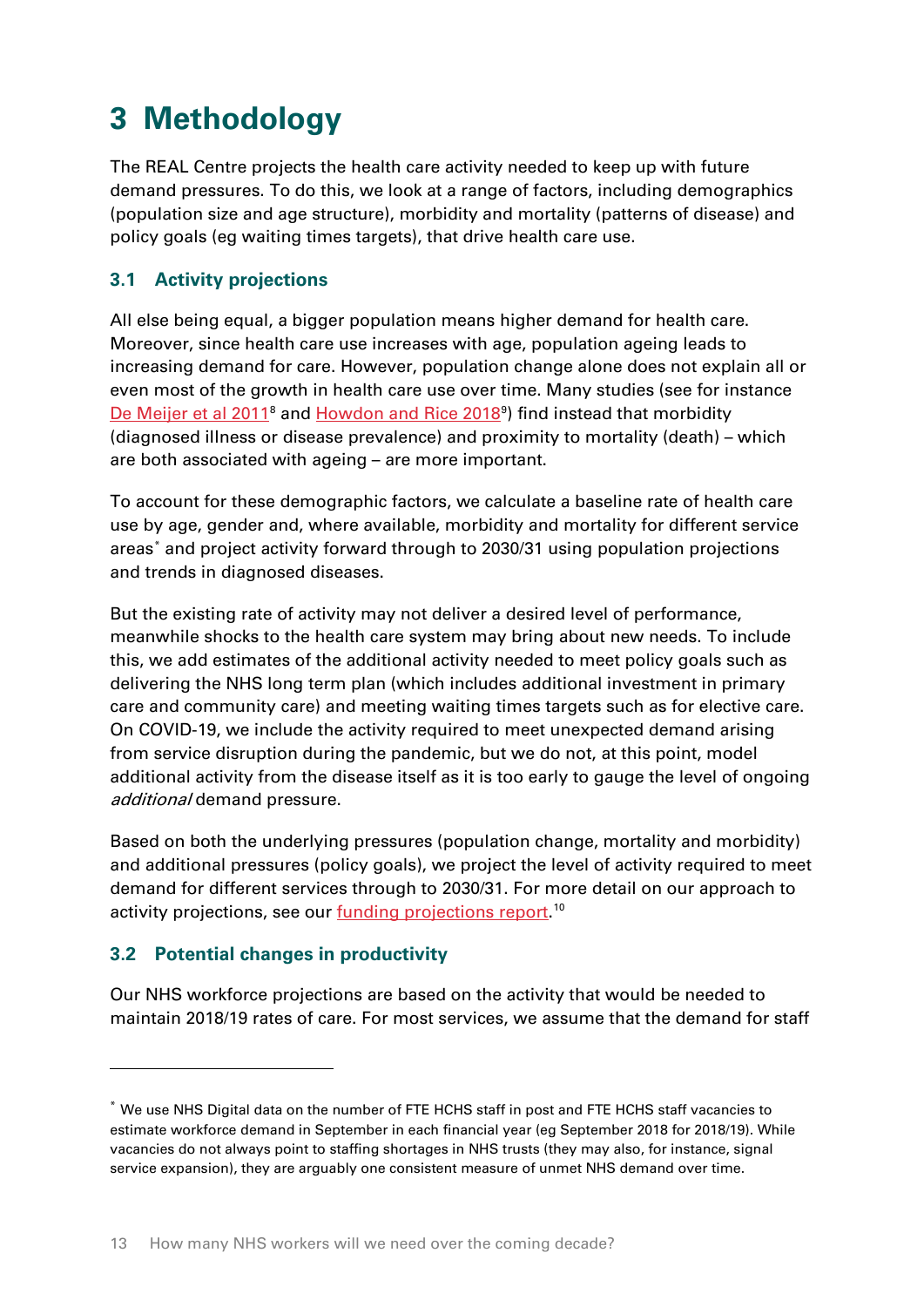increases in line with activity and that there is a fixed relationship between the activity metric (eg outpatient consultations, GP appointments) and the number of staff required. In the case of acute care, however, we need to go further. The reason for this is that over the past 2 decades, the health service has been able to deliver more acute care (admissions) with fewer total bed days.

This was achieved mainly through reductions in [inpatient length of stay](https://www.nuffieldtrust.org.uk/files/2017-01/improving-length-of-stay-hospitals-web-final.pdf)<sup>[11](#page-22-10)</sup> and by delivering more elective care as <u>day cases</u>.[12](#page-22-11) For example, data from <u>NHS Digital</u> show that the average length of stay across all providers in England was 4.5 days in 2018/19 and has fallen quickly, by around 1 day over the last decade.<sup>[13](#page-22-12)</sup> Similarly, the proportion of elective admissions (including regular attenders) delivered as day cases has risen above 70%. To reflect these changes in time in hospital in acute care, we present four scenarios with different paths for length of stay and day cases (Table 1 and Figure 4).

#### **Table 1: Scenarios for projections of future workforce demand based on time spent in hospital (2018/19 – 2030/31)**

| Variable                   | <b>Upper pressure</b>                                                                                                                                                | Slow fall in time in<br>hospital ('central'<br>scenario)                                                                                         | Fast fall in time in hospital                                                                                    | <b>Lower pressure</b>                                                                                                    |
|----------------------------|----------------------------------------------------------------------------------------------------------------------------------------------------------------------|--------------------------------------------------------------------------------------------------------------------------------------------------|------------------------------------------------------------------------------------------------------------------|--------------------------------------------------------------------------------------------------------------------------|
| Length<br>of stay<br>(LoS) | LoS per person<br>remains static, but<br>rising complexity of<br>patients means it<br>increases 15%,<br>equivalent to more<br>than half a day<br>longer in hospital. | LoS falls 2% by<br>2030/31, equivalent<br>to reducing the<br>average time in<br>hospital by slightly<br>more than 2 hours.                       | LoS falls 11% by 2030/31,<br>equivalent to reducing the<br>average time in hospital by<br>about half a day.      | LoS falls 27% by<br>2030/31, equivalent<br>to reducing the<br>average time in<br>hospital by more<br>than 1 day.         |
| Day<br>case                | No switch from long<br>stay electives to day<br>cases. As demand<br>for long stays grows<br>faster than day case,<br>this falls 4<br>percentage points.              | Day cases remain<br>almost flat as a<br>share of electives<br>(rising 0.2% per<br>year), equivalent to<br>remaining around<br>70% of electives.* | Day cases rise as a share of<br>electives by 1.0% per year,<br>equivalent to increasing to<br>80% of electives.* | Day cases rise as a<br>share of electives<br>by 1.4% per year,<br>equivalent to<br>reaching nearly<br>84% of electives.* |

<span id="page-13-0"></span><sup>\*</sup> Electives includes regular attendances; REAL Centre numbers are estimates from our funding projections model and may differ from actual data from NHS Digital.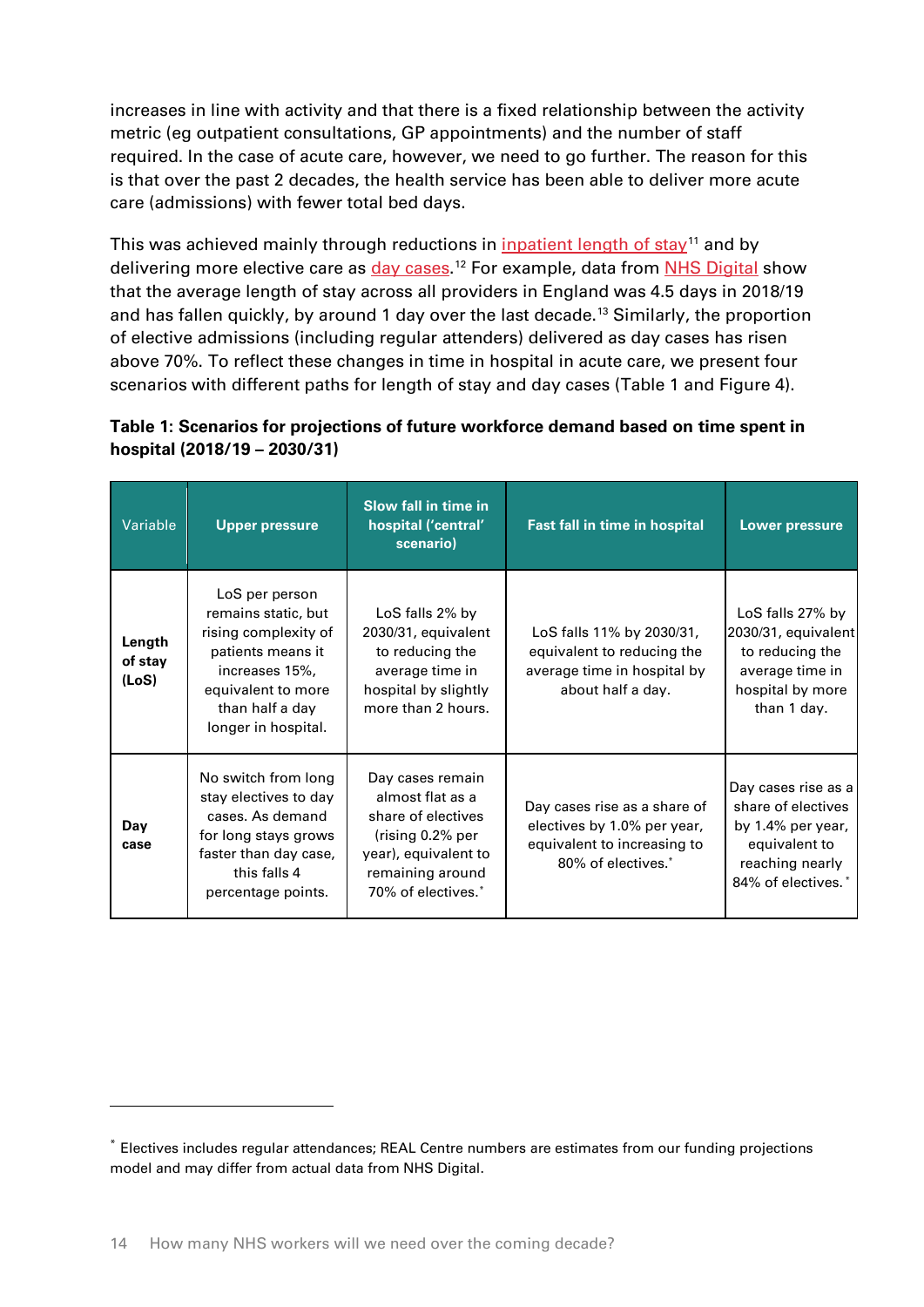

#### **Figure 4a: Scenarios for average length of hospital stay**

**Figure 4b: Scenarios for the proportion of elective activity delivered through day cases**



**Source:** REAL Centre calculations based on NHS Digital data.

**Note: '**Low pressure' is a linear change scenario, the 'fast change' scenario follows a polynomial trend, the 'slow change' scenario follows a log trend and 'high pressure' uses the status quo (ie age, gender, average length of stay and day cases as per 2018/19)**.**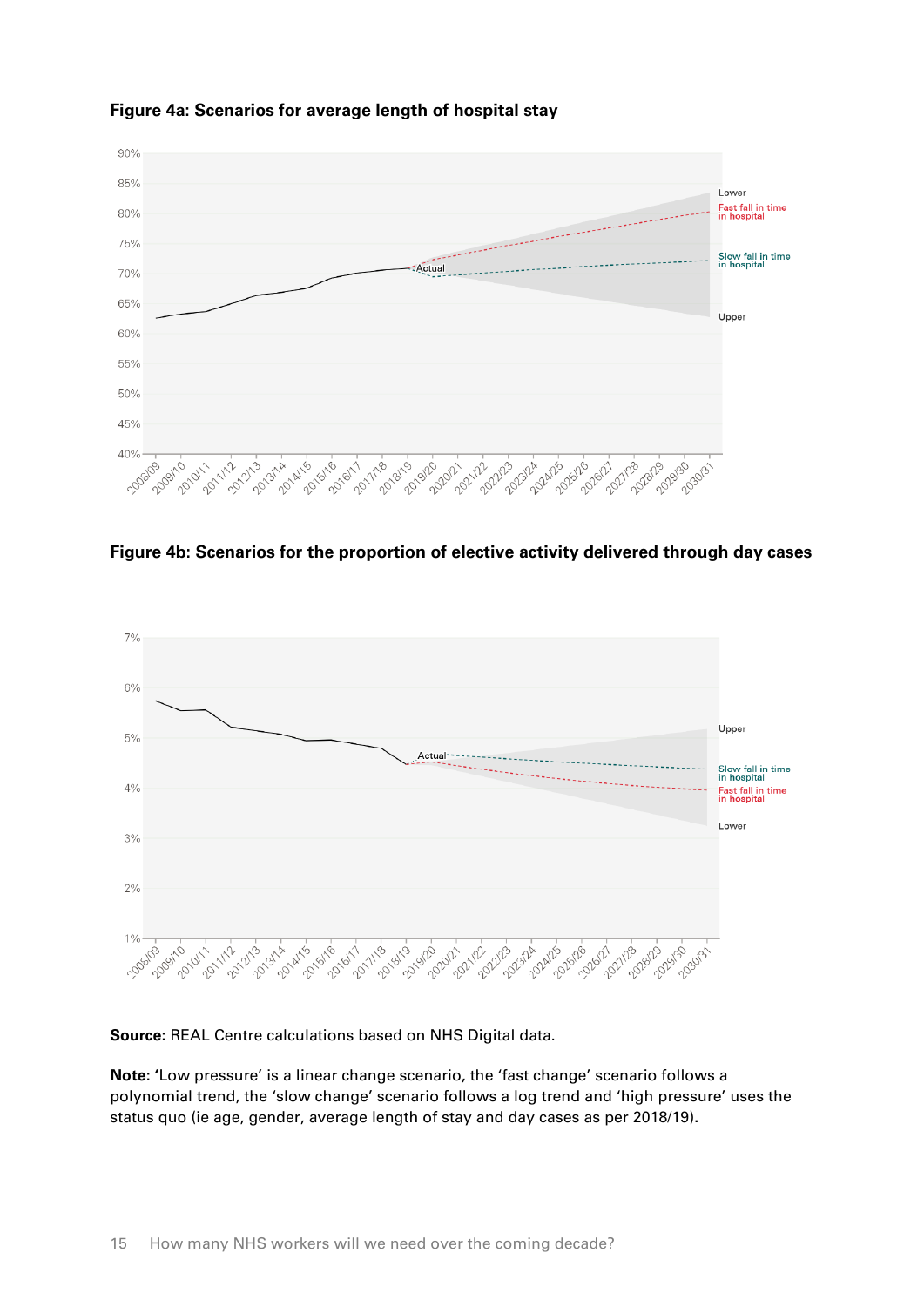Our scenarios assume different rates of increase in day case rates and reductions in hospital length of stay. Even in the scenario with a fast fall in time in hospital, however, we assume future changes will be less rapid than in the past decade. There are several arguments against more aggressive assumptions:

- First, past changes in day cases and length of stay may have been the 'low hanging fruit'; meaning that the procedures that could most easily be shifted to day cases have already been incentivised [\(Gaughan et al, 2019\)](https://www.sciencedirect.com/science/article/pii/S0167629618306696)<sup>[14](#page-23-0)</sup>. We therefore expect diminishing returns from these efficiency levers.
- Second, international comparisons using OECD data show the United Kingdom already has a relatively low length of stay and a high proportion of day cases [\(OECD, 2021\)](https://www.oecd-ilibrary.org/social-issues-migration-health/health-at-a-glance-2021_ae3016b9-en)<sup>[15](#page-23-1)</sup>. In 2019, the average length of stay in OECD countries where data were available was 7.6 days, higher than the United Kingdom (6.9 days). International data available on ambulatory surgery (surgery carried out on the same day) for cataract removal and tonsillectomy also show the UK performs near the top of the distribution.
- Finally, our projections of an ageing and more morbid population, with the number of deaths every year increasing as the baby boom generation ages, signal an intensification of pressures on hospital resources. Indeed, in recent years the occupancy rate in hospitals in England has been rising to dangerously high levels, suggesting these pressures are already beginning to take effect.

#### <span id="page-15-0"></span>**3.3 Workforce demand in the hospital and community health sector**

The number of staff required to keep up with demand is given by the baseline level of workforce, plus the number needed to fill NHS vacancies, adjusted for demand growth through to 2030/31. Our projected demand growth for workforce is a weighted estimate of admissions growth (one third) and total bed days (two-thirds). The reason is that workforce numbers are unlikely to fall exactly in line with bed days – half as many bed days will not need only half the number of staff. Consider that each admission involves something like the following: assessment, admission, treatment, and discharge. This is the case for both day cases and longer stays. For longer stays, the extra time spent in hospital is likely to be less resource-intensive than day cases.

Our baseline for workforce demand modelling is 2018/19, but NHS Digital data on HCHS workforce supply and vacancy rates are now available up to 2021/22. We therefore use these NHS workforce and vacancy figures to inform our estimates between 2018/19 and 2021/22. As vacancies represent posts that are funded or advertised but cannot be filled at a point in time, underlying demand for staff may be estimated as the gap between actual supply and the 'potential' supply if all vacancies were filled without the increased costs arising from bank or agency staff recruitment.<sup>[\\*](#page-15-1)</sup>

<span id="page-15-1"></span><sup>\*</sup> We use NHS Digital data on the number of FTE HCHS staff in post and FTE HCHS staff vacancies to estimate workforce demand in September in each financial year (e.g. September 2018 for 2018/19). While vacancies do not always point to staffing shortages in NHS trusts (they may also, for instance, signal service expansion), they are arguably one consistent measure of unmet NHS demand over time.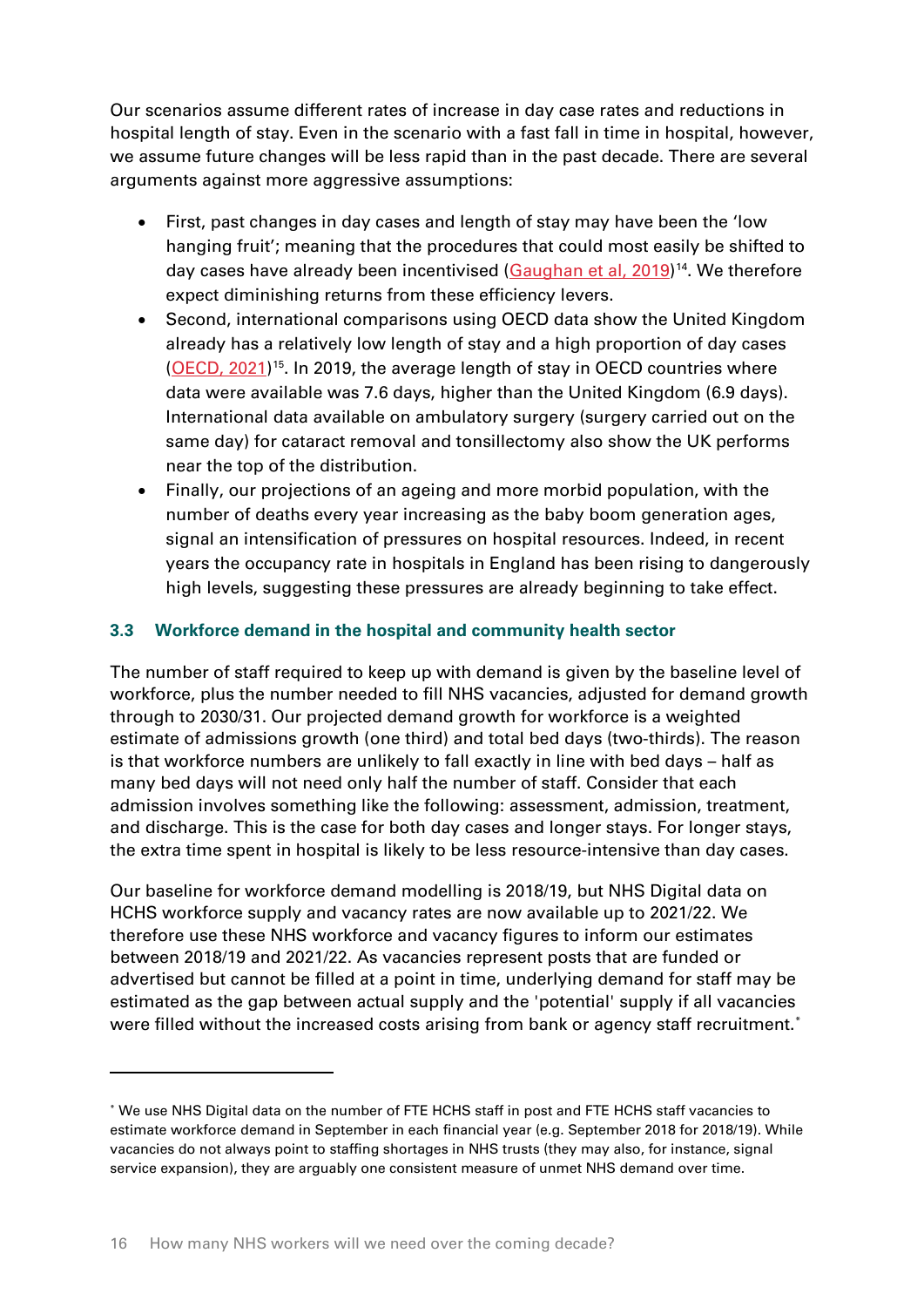After 2021/22, we use our projections of activity by service area to estimate the workforce needed through to 2030/31.Note that our workforce demand projections refer to staff **directly employed by the NHS**. Some of the projected increases in workforce demand could also be met through non-NHS provision of NHS services (eg agency staff recruitment or contractual services provided by the independent sector to the NHS). That is beyond the scope of our analysis.

### <span id="page-16-0"></span>**3.4 Workforce demand in general practice**

While our approach to modelling future workforce demand in general practice is very similar, estimating the demand for general practice staff at a 'start' date is more problematic as data on general practice staff vacancy rates are not available (unlike for the NHS HCHS). We therefore employ the following approach to estimate general practice workforce demand in 2018/19:

- To estimate GP or general practice nurse (GP/Nurse) demand in 2018/19, we 'fix' the number of patients per GP/Nurse at the average for September 2017 – December 2018 (the period preceding the publication of the  $5$ -year framework for [GP contract reform](https://www.england.nhs.uk/publication/gp-contract-five-year-framework/) to implement The NHS Long Term Plan<sup>[16](#page-23-2)</sup> and for which more reliable NHS Digital general practice workforce data are available). We use the difference between the number of GPs/Nurses that would have been required in future periods to meet this average (this is a simple average without any need adjustments) and the actual number of GPs/Nurses in post as a measure of the GP/Nurse shortfall in 2018/19. We then use our projections of activity growth in primary care to project GP and general practice nurse demand to 2030/31.
- For other direct patient care staff in general practice, we need a different approach as staff numbers in this group working in general practice have increased very rapidly since 2019, largely due to the formation of [primary care networks](https://www.england.nhs.uk/primary-care/primary-care-networks/)<sup>[17](#page-23-3)</sup> supported by funding delivered through the [Additional Roles Reimbursement](https://www.england.nhs.uk/gp/expanding-our-workforce/)  [Scheme \(ARRS\).](https://www.england.nhs.uk/gp/expanding-our-workforce/)<sup>[18](#page-23-4)</sup> We assume that the government's target of recruiting 26,000 additional FTE staff into specific direct patient staff roles by 2023/24 (relative to 2018/19) is met, and workforce demand for this group in 2024/25 and future years to 2030/31 increases at the projected rates for GPs and nurses.
- As the labour market for administrative or non-clinical staff in general practice is very different from that for patient care staff (GPs, nurses and other direct patient care staff), we make a simple assumption for this group: the ratio of administrative staff numbers to patient care staff numbers in general practice in 2018/19 is assumed to remain constant in future years to 2030/31 to arrive at workforce demand projections for this group.

Note that our projections of future general practice workforce demand do not vary across the scenarios discussed above, which focus on activity trends in hospitals.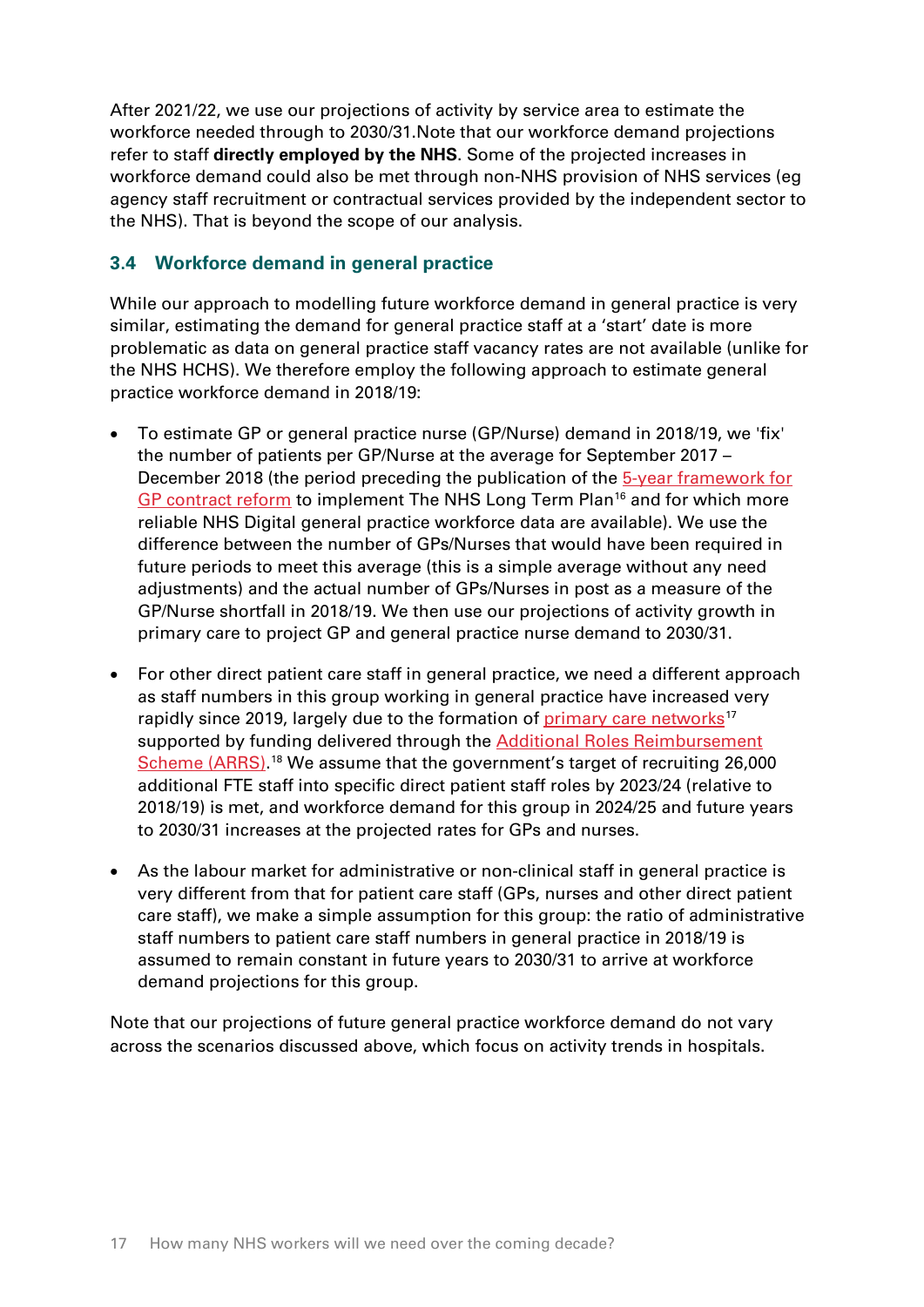## <span id="page-17-0"></span>**4 Results**

In 2021, the Health Foundation produced new projections of trends in the demand for care and therefore NHS activity.[19](#page-23-5) These projections were based on actual historic growth across different service areas between 2009/10 and 2018/19. In this paper we have extended that analysis to project workforce demand to 2030/31.

Figure 5 presents our projections of FTE NHS workforce demand (for both the HCHS and general practice) to 2030/31 under the scenarios outlined above. For purposes of comparison, we include a scenario that corresponds to our 2021 funding projections analysis. In all the scenarios discussed above, projected annual workforce demand growth rates are higher in the initial years to 2024/25 and taper off in the second half of the decade. This reflects policy aspirations in two areas: 1) the NHS Long Term Plan, and 2) the elective care backlog. The NHS Long Term Plan committed additional funding for community care, mental health and general practice, all of which is allocated by 2023/24. In addition, we assume that additional elective care activity is needed to tackle the backlog, but that this is cleared by 2028/29. $^\ast$ 

In our 'slow fall in hospital time' scenario (where the average length of stay declines by a modest 2% by 2030/31 and there is a relatively slow increase in the proportion of day cases), FTE NHS workforce demand is projected to increase by around 22% (around 314,000 FTE over and above estimated existing FTE vacancies) between 2021/22 and 2030/31, from around 1.5m to 1.8m (this is in order to maintain 2018/19 rates of care). Using the existing headcount-to-FTE ratio in 2021/22 (with 1.35m FTE corresponding to around 1.6m people employed in the NHS), this translates into workforce demand growing by a headcount of approximately 361,000 between 2021/22 and 2030/31 in this scenario (from around 1.7m to 2m people). In the scenario where falls in hospital time are faster (driven by more rapid declines in average length of stay and larger assumed increases in the proportion of day cases), projected FTE workforce demand increases by around 18% (around 262,000 FTE).[†](#page-17-2) These aggregates mask underlying variation in projected demand for different staff groups (Table 2).

<span id="page-17-1"></span><sup>\*</sup> For more detail on our modelling of the activity needed to clear the NHS elective care backlog, see the Stabilisation scenario in the REAL Centre's Funding Projections 2021. Rocks S, Boccarini G, Charlesworth A, Idriss O, McConkey R, Rachet-Jacquet L. Health and social care funding projections 2021. The Health Foundation; 2021 [\(https://doi.org/10.37829/HF-2021-RC18\)](https://doi.org/10.37829/HF-2021-RC18).

<span id="page-17-2"></span><sup>†</sup> As both scenarios assume that productivity gains are achieved (to varying degrees), the projections for both are lower than the projection corresponding to our 2021 analysis, in which FTE workforce demand is projected to be around 466,000 FTE higher in 2030/31 relative to 2021/22 (over and above the existing 110,000 FTE HCHS vacancies). This is lower than our projection of 488,000 additional FTE in 2021 because while FTE NHS workforce supply increased considerably more rapidly in the years between 2018/19 and 2021/22 relative to the preceding 8 years, this did not make a lasting dent in NHS HCHS vacancy rates.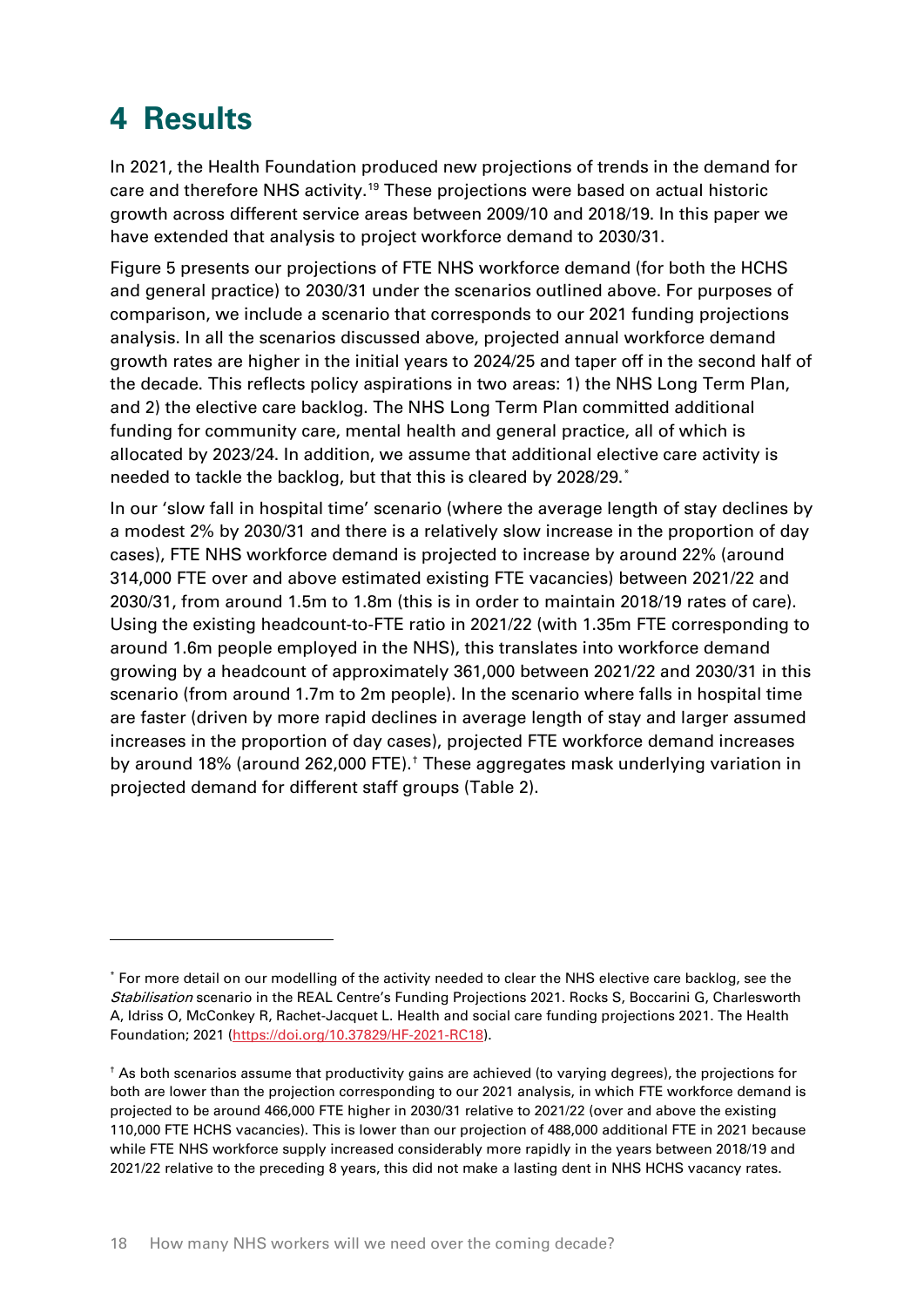|                                                   | <b>Estimated</b><br>demand:<br>2021/22 | Projected increase in demand, 2021/22 to 2030/31 |                                                                       |                                            |                   | Average annual growth rate,* projected demand<br>(2021/22 to 2030/31) |                                                                       |                                            |                   |
|---------------------------------------------------|----------------------------------------|--------------------------------------------------|-----------------------------------------------------------------------|--------------------------------------------|-------------------|-----------------------------------------------------------------------|-----------------------------------------------------------------------|--------------------------------------------|-------------------|
| <b>Staff group</b>                                |                                        | <b>Upper</b><br>pressure                         | <b>Slow fall in</b><br>time in<br>hospital<br>('central'<br>scenario) | <b>Fast fall in</b><br>time in<br>hospital | Lower<br>pressure | <b>Upper</b><br>pressure                                              | <b>Slow fall in</b><br>time in<br>hospital<br>('central'<br>scenario) | <b>Fast fall in</b><br>time in<br>hospital | Lower<br>pressure |
| <b>Overall (NHS HCHS</b><br>and general practice) | 1,445,500                              | 388,700                                          | 314,400                                                               | 262,000                                    | 209,600           | 2.7%                                                                  | 2.2%                                                                  | 1.9%                                       | 1.5%              |
| NHS HCHS: all staff                               | 1,308,800                              | 306,600                                          | 232,400                                                               | 180,000                                    | 127,600           | 2.4%                                                                  | 1.8%                                                                  | 1.4%                                       | 1.0%              |
| <b>HCHS</b> doctors                               | 134,900                                | 31,600                                           | 23,900                                                                | 18,500                                     | 13,100            | 2.4%                                                                  | 1.8%                                                                  | 1.4%                                       | 1.0%              |
| <b>HCHS</b> nurses and<br>health visitors         | 350,700                                | 82,200                                           | 62,300                                                                | 48,200                                     | 34,200            | 2.4%                                                                  | 1.8%                                                                  | 1.4%                                       | 1.0%              |
| General practice: all<br>staff                    | 136,700                                | 82,100                                           | 82,100                                                                | 82,100                                     | 82,100            | 5.4%                                                                  | 5.4%                                                                  | 5.4%                                       | 5.4%              |
| <b>GPs</b>                                        | 31,300                                 | 6,600                                            | 6,600                                                                 | 6,600                                      | 6,600             | 2.1%                                                                  | 2.1%                                                                  | 2.1%                                       | 2.1%              |
| <b>General practice</b><br>nurses                 | 18,300                                 | 3,800                                            | 3,800                                                                 | 3,800                                      | 3,800             | 2.1%                                                                  | 2.1%                                                                  | 2.1%                                       | 2.1%              |

#### <span id="page-18-0"></span>**Table 2: Projected NHS workforce demand by staff group (FTE), 2021/22 – 2030/31**

**Note:** The projections in the table are rounded numbers deriving from the REAL Centre's analysis. Estimates of FTE workforce demand in 2021/22 include estimated existing FTE vacancies.

<sup>\*</sup> These are compound annual growth rates.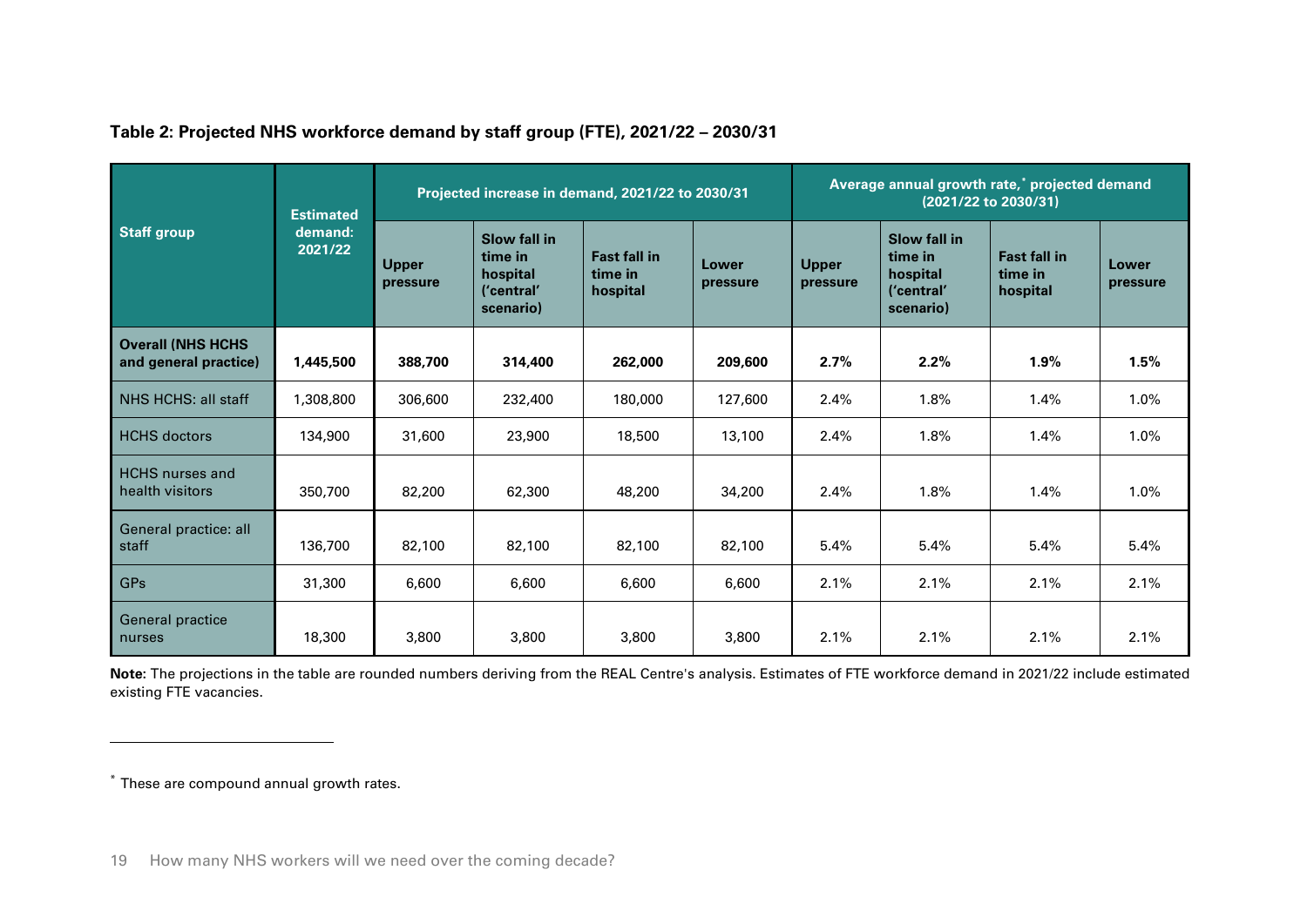

#### **Figure 5: Projected growth in FTE NHS workforce demand in England (FTE), NHS HCHS and general practice staff, 2021/22 – 2030/31**

**Source:** REAL Centre analysis

**Note:** These projections derive from REAL Centre analysis of NHS Digital workforce data for the NHS HCHS and general practice and vacancy data for the NHS HCHS. Estimates of FTE workforce demand in 2021/22 include estimated existing FTE vacancies. 'FP21' refers to the REAL Centre's 2021 funding projections report.

Figure 6 shows the historic average annual growth rates between 2000/01 and 2020/21, and the projected growth in FTE NHS workforce demand in England (FTE), for the total of HCHS and general practice staff, between 2021/22 and 2030/31. In the scenario where we assume continued, but slower, falls in time in hospital, FTE workforce demand is projected to grow by around 2.2% a year in the decade to 2030/31, more than three times the observed average annual growth rate of 0.6% in FTE workforce supply between September 2010 and September 2019 (Figure 6) and twice the corresponding figure for the NHS HCHS alone (1% a year). Even if we assume more rapid declines in time in hospital, projected workforce demand growth amounts to around 1.9% a year to 2030/31. The more pessimistic 'upper pressure' scenario features a projected workforce demand growth rate of 2.7% a year over the coming decade, comparable to the 2000–2010 period when FTE HCHS staff numbers grew by around 3% a year (Figure 6).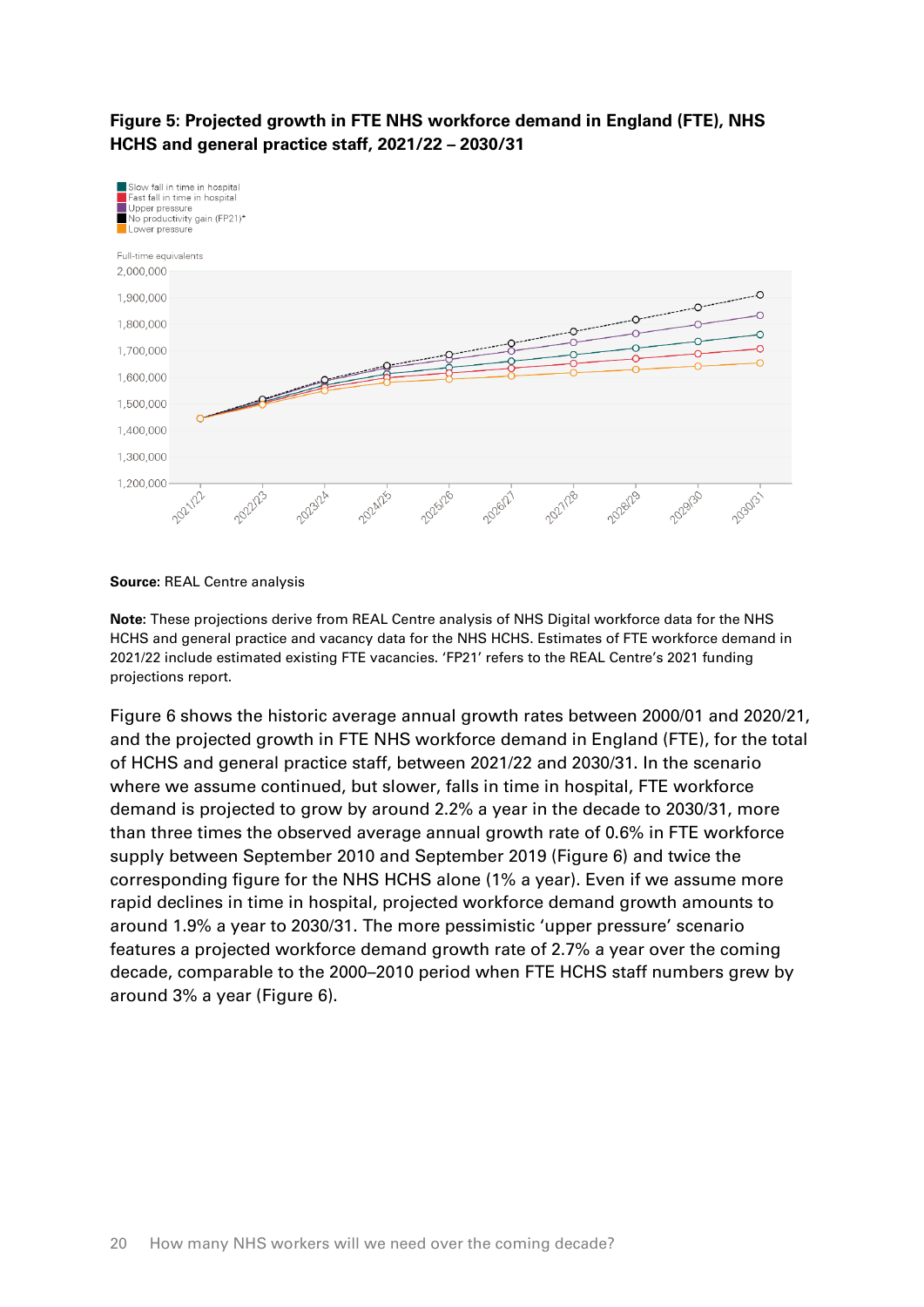

#### **Figure 6: Historic and projected average annual growth rates, NHS HCHS and general practice workforce in England (FTE), 2000/01 to 2030/31**

#### **Notes:**

The growth rates in the figure are compound annual growth rates based on NHS Digital data on full-time equivalent NHS HCHS and general practice workforce numbers for 2000–2019 and REAL Centre projections of growth in workforce demand under alternative scenarios for 2021–2030.

The 2000–2010 data were compiled by the Health and Social Care Information Centre [\(http://data.parliament.uk/DepositedPapers/Files/DEP2011-0900/DEP2011-0900.pdf\)](http://data.parliament.uk/DepositedPapers/Files/DEP2011-0900/DEP2011-0900.pdf) and the 2010–2019 data were derived from NHS Digital's publication of NHS workforce statistics [\(https://digital.nhs.uk/data-and](https://digital.nhs.uk/data-and-information/publications/statistical/nhs-workforce-statistics)[information/publications/statistical/nhs-workforce-statistics\)](https://digital.nhs.uk/data-and-information/publications/statistical/nhs-workforce-statistics) and general practice workforce statistics [\(https://digital.nhs.uk/data-and-information/publications/statistical/general-and-personal-medical-services\)](https://digital.nhs.uk/data-and-information/publications/statistical/general-and-personal-medical-services).

'FP21' refers to the REAL Centre's 2021 funding projections report.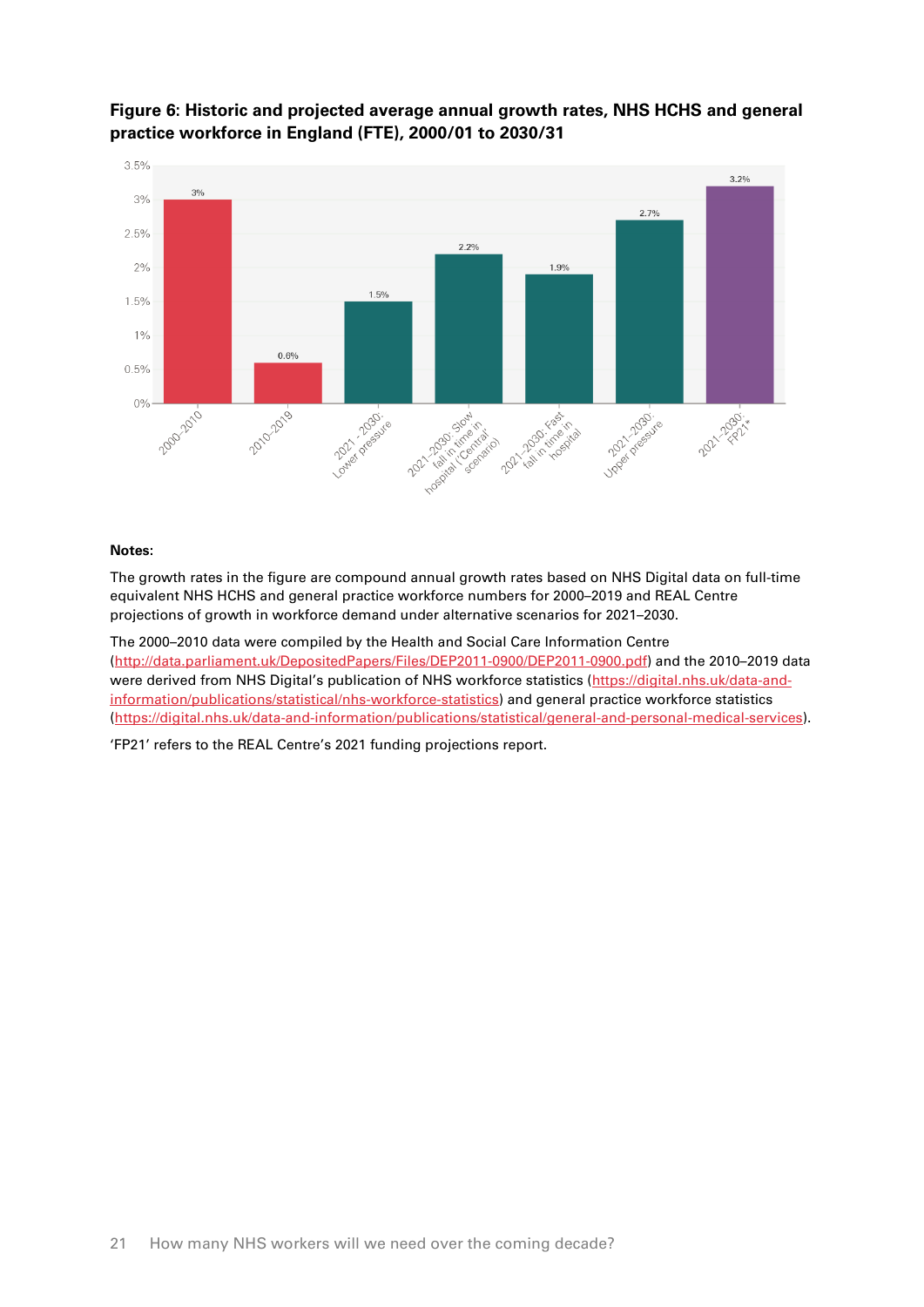### <span id="page-21-0"></span>**5 Discussion**

For several years, and well before the COVID-19 pandemic, workforce shortages have been a huge concern for the NHS. The pandemic has exacerbated those pressures and the evidence points to increasing demand for health care services in the coming years.

The NHS staffing shortfall can only be addressed through comprehensive long term workforce planning, for which rigorous analysis of the future demand for and supply of staff is indispensable. Labour supply growth rates in the past have tended to be a function of funding and labour market policy choices rather than being driven by trends in demand or activity growth. Our projections highlight the relevance of those trends for ensuring that there will be sufficient staff in the future to deliver desired levels of care. They provide a useful sense of the scale of the NHS workforce demand challenge over the coming decade.

Our analysis underlines the importance of accounting for changes in health service productivity and quality in projecting future NHS workforce demand. The estimates we provide showcase the relevance of accounting for changes in the average length of hospital stay and the proportion of elective care delivered through day cases. While these variables are likely to affect productivity by driving changes in the amount of staff time required per patient, it is unclear how significant their impact is as a proportion of overall changes in productivity. Future research is required to study these variables further alongside other potential drivers of changes in NHS productivity, such as workforce composition and technological change.

It is also vital to note that any projected reductions in the demand for NHS staff linked to these variables are limited to the hospital sector – spill-over effects into community care, adult social care and general practice should be considered separately in arriving at more refined estimates of future workforce demand. The Health Foundation's ongoing work on health care activity and demand modelling<sup>[20](#page-23-6)</sup> will offer a more rigorous basis for future NHS workforce demand projections research.

Having considered our projections of NHS workforce demand to 2030/31, perhaps the first question that arises is regarding how these compare to projections of future workforce supply. The REAL Centre will provide updated NHS workforce supply projections in an upcoming report, including a 'deep dive' into the key workforce areas of nursing and general practice. The government [commissioning](https://www.gov.uk/government/publications/dhsc-evidence-for-the-nhsprb-pay-round-2022-to-2023) NHS England to produce a strategy for the future workforce is a step forward,<sup>[21](#page-23-7)</sup> but a sustained policy focus on comprehensive long term workforce planning backed by the requisite funding is needed now more than ever.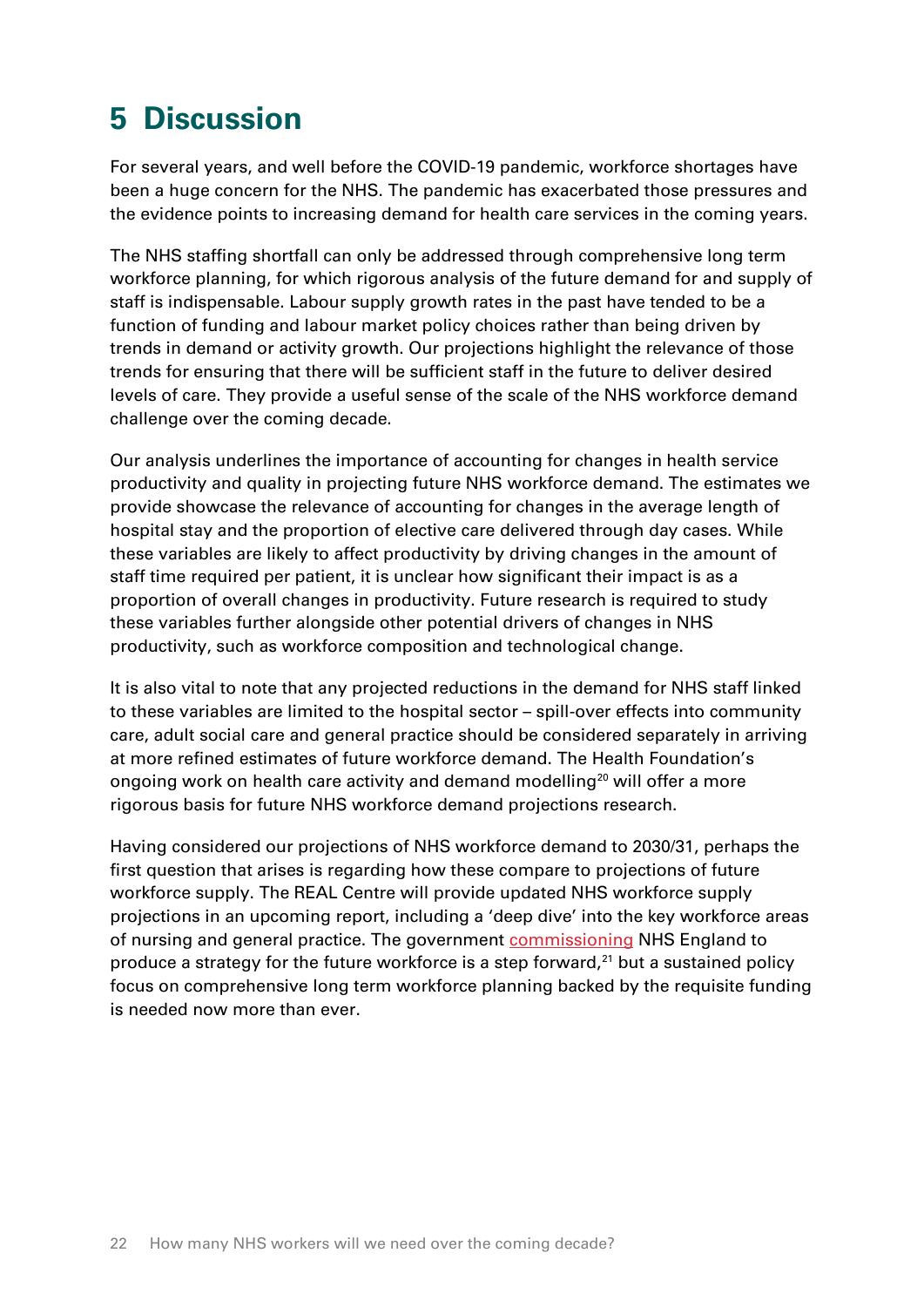<span id="page-22-0"></span><sup>1</sup> NHS Providers (2022). Workforce Planning Survey March 2022. [https://nhsproviders.org/media/693314/workforce-planning-survey-march-2022-external-media](https://nhsproviders.org/media/693314/workforce-planning-survey-march-2022-external-media-briefing.pdf)[briefing.pdf](https://nhsproviders.org/media/693314/workforce-planning-survey-march-2022-external-media-briefing.pdf)

<span id="page-22-1"></span><sup>2</sup> Rocks S, Boccarini G, Charlesworth A, Idriss O, McConkey R, Rachet-Jacquet L. Health and social care funding projections 2021. The Health Foundation; 2021 [\(https://doi.org/10.37829/HF-](https://doi.org/10.37829/HF-2021-RC18)[2021-RC18\)](https://doi.org/10.37829/HF-2021-RC18).

<span id="page-22-2"></span><sup>3</sup> Rocks S, Boccarini G, Charlesworth A, Idriss O, McConkey R, Rachet-Jacquet L. Health and social care funding projections 2021. The Health Foundation; 2021 [\(https://doi.org/10.37829/HF-](https://doi.org/10.37829/HF-2021-RC18)[2021-RC18\)](https://doi.org/10.37829/HF-2021-RC18).

<span id="page-22-3"></span><sup>4</sup> Fisher R, Dunn P, Asaria M, Thorlby R. Level or not? 2020. [\(https://doi.org/10.37829/HF-2020-](https://doi.org/10.37829/HF-2020-RC13) [RC13\)](https://doi.org/10.37829/HF-2020-RC13)

<span id="page-22-4"></span><sup>5</sup> Fisher R, Allen L, Malhotra A M, Alderwick H. Tackling the inverse care law: Analysis of policies to improve general practice in deprived areas since 1990. The Health Foundation; 2022 [\(https://doi.org/10.37829/HF-2022-P09\)](https://doi.org/10.37829/HF-2022-P09).

<span id="page-22-5"></span><sup>6</sup> Organisation for Economic Cooperation and Development. OECD Statistics (Health – Health Care Resources).<https://stats.oecd.org/>

<span id="page-22-6"></span><sup>7</sup> Organisation for Economic Cooperation and Development. OECD Statistics (Health – Health Care Resources).<https://stats.oecd.org/>

<span id="page-22-7"></span><sup>8</sup> de Meijer C, Koopmanschap M, D' Uva TB, van Doorslaer E. Determinants of long-term care spending: age, time to death or disability? Journal of Health Economics, 2011. 30(2), pp. 425-38. doi: 10.1016/j.jhealeco.2010.12.010.

<span id="page-22-8"></span><sup>9</sup> Howdon D, Rice N. Health care expenditures, age, proximity to death and morbidity: Implications for an ageing population. Journal of Health Economics, 2018. 57, pp. 60-74. doi: 10.1016/j.jhealeco.2017.11.001.

<span id="page-22-9"></span><sup>10</sup> Rocks S, Boccarini G, Charlesworth A, Idriss O, McConkey R, Rachet-Jacquet L. Health and social care funding projections 2021. The Health Foundation; 2021 [\(https://doi.org/10.37829/HF-](https://doi.org/10.37829/HF-2021-RC18)[2021-RC18\)](https://doi.org/10.37829/HF-2021-RC18).

<span id="page-22-10"></span><sup>11</sup> Lewis R and Edwards N. Improving length of stay: what can hospitals do? The Nuffield Trust; 2015 [\(www.nuffieldtrust.org.uk/files/2017-01/improving-length-of-stay-hospitals-web-final.pdf\)](http://www.nuffieldtrust.org.uk/files/2017-01/improving-length-of-stay-hospitals-web-final.pdf).

<span id="page-22-11"></span><sup>12</sup> Tallack C, Charlesworth A, Kelly E, McConkey R, Rocks S. The Bigger Picture. 2020. [\(https://doi.org/10.37829/HF-2020-RC10\)](https://doi.org/10.37829/HF-2020-RC10)

<span id="page-22-12"></span><sup>13</sup> NHS Digital (2021). Hospital Admitted Patient Care Activity 2020-21. [https://digital.nhs.uk/data](https://digital.nhs.uk/data-and-information/publications/statistical/hospital-admitted-patient-care-activity/2020-21)[and-information/publications/statistical/hospital-admitted-patient-care-activity/2020-21](https://digital.nhs.uk/data-and-information/publications/statistical/hospital-admitted-patient-care-activity/2020-21)